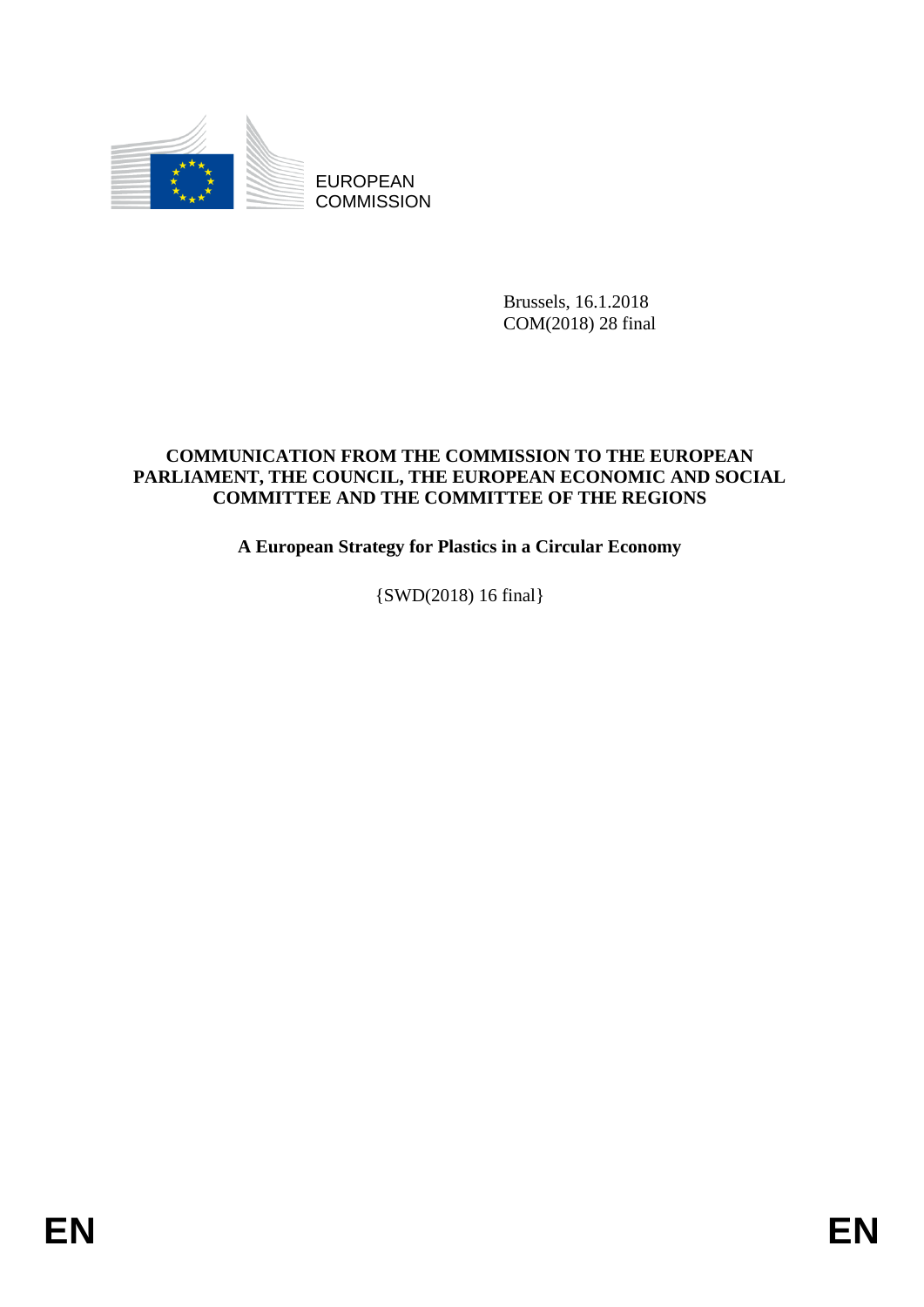### **1. INTRODUCTION**

Plastic is an important and ubiquitous material in our economy and daily lives. It has multiple functions that help tackle a number of the challenges facing our society. Light and innovative materials in cars or planes save fuel and cut  $CO<sub>2</sub>$  emissions. High-performance insulation materials help us save on energy bills. In packaging, plastics help ensure food safety and reduce food waste. Combined with 3D printing, bio-compatible plastic materials can save human lives by enabling medical innovation.

However, too often the way plastics are currently produced, used and discarded fails to capture the economic benefits of a more 'circular' approach and harms the environment. There is an urgent need to tackle the environmental problems that today cast a long shadow over the production, use and consumption of plastics. The million tonnes of plastic litter that end up in the oceans every year are one of their most visible and alarming signs of these problems, causing growing public concern.

Rethinking and improving the functioning of such a complex value chain requires efforts and greater cooperation by all its key players, from plastics producers to recyclers, retailers and consumers. It also calls for innovation and a shared vision to drive investment in the right direction. The plastics industry is very important to the European economy, and increasing its sustainability can bring new opportunities for innovation, competitiveness and job creation, in line with the objectives pursued by the renewed EU Industrial Policy Strategy.<sup>1</sup>

In December 2015, the Commission adopted an EU Action Plan for a circular economy.<sup>2</sup> There, it identified plastics as a key priority and committed itself to 'prepare a strategy addressing the challenges posed by plastics throughout the value chain and taking into account their entire lifecycle'. In 2017, the Commission confirmed it would focus on plastics production and use and work towards the goal of ensuring that all plastic packaging is recyclable by 2030.<sup>3</sup>

The EU is best placed to lead the transition to the plastics of the future. This strategy lays the foundations to a new plastics economy, where the design and production of plastics and plastic products fully respect reuse, repair and recycling needs and more sustainable materials are developed and promoted. This will deliver greater added value and prosperity in Europe and boost innovation. It will curb plastic pollution and its adverse impact on our lives and the environment. By pursuing these aims, the strategy will also help achieve the priority set by this Commission for an Energy Union with a modern, low-carbon, resource and energy-efficient economy and will make a tangible contribution to reaching the 2030 Sustainable Development Goals and the Paris Agreement.

The strategy presents key commitments for action at EU level. Yet the private sector, together with national and regional authorities, cities and citizens, will also need to mobilise. Similarly, international engagement will be necessary to drive change outside Europe's borders. With decisive and concerted efforts, Europe can turn challenges into opportunities and set the example for resolute action at global level.

**<sup>.</sup>**  $1$  COM(2017) 479.

 $^{2}$  COM $(2015)$  614.

<sup>3</sup> Commission Work Programme 2018 - COM(2017) 650.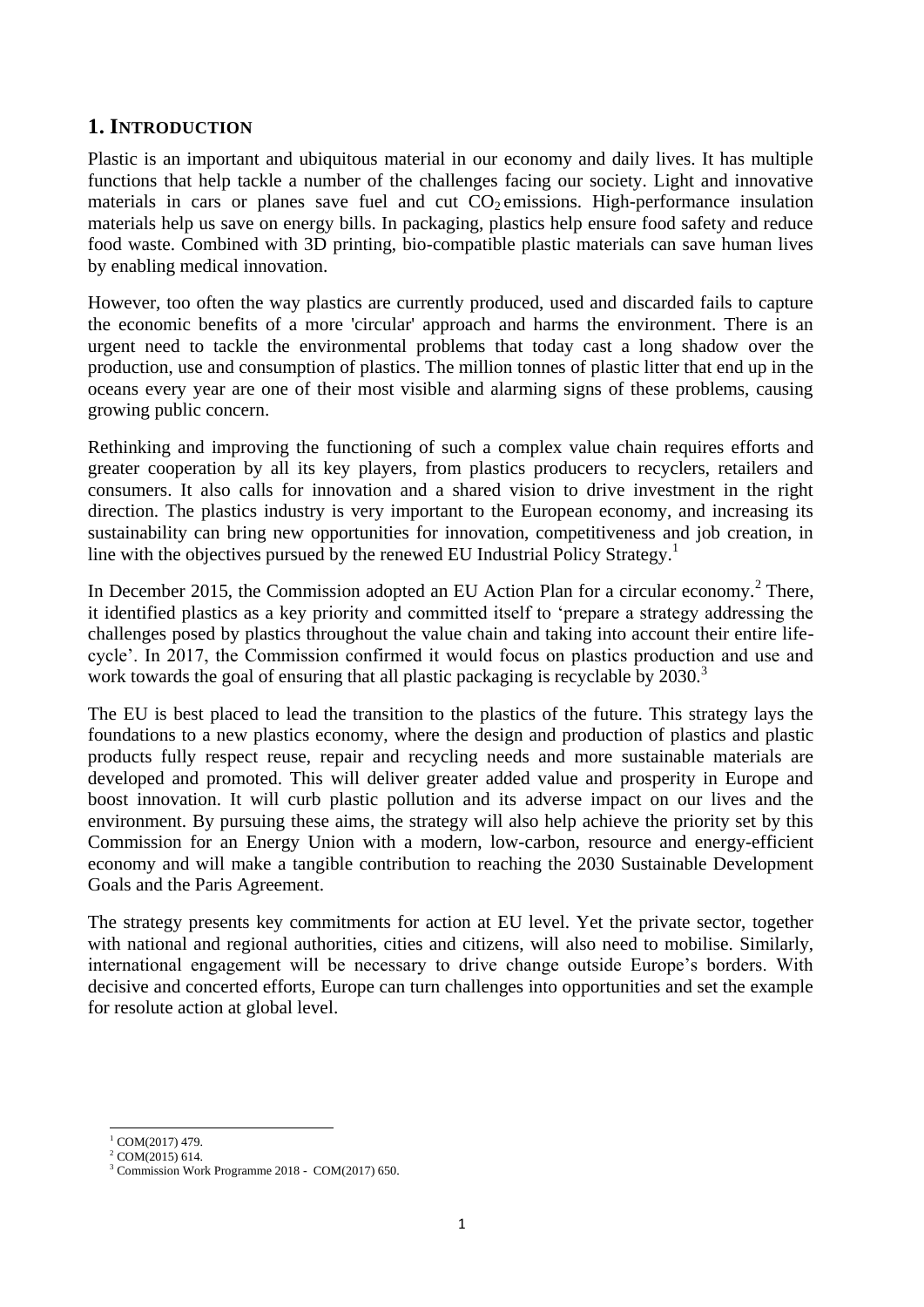#### **2. PLASTICS TODAY: KEY CHALLENGES**

**EUROPEAN PLASTICS DEMAND IN 2015** 



Over the past 50 years, the role and importance of plastics in our economy has consistently grown. **Global production of plastics has increased twentyfold since the 1960s**, reaching 322 million tonnes in 2015. It is expected to double again over the next 20 years.

In the EU, **the plastics sector employs 1.5 million people<sup>4</sup>** and generated a turnover of EUR 340 billion in 2015. Although plastics production in the EU has been stable in recent years, the EU's share of the global market is falling as production grows in other parts of the world.

In the EU, the potential for recycling plastic waste remains largely unexploited. **Reuse and recycling of end-of-life plastics is very low**, particularly in comparison with other materials such as paper, glass or metals.

**Around 25.8 million tonnes of plastic waste are generated in Europe every year.<sup>5</sup>** Less than 30% of

such waste is collected for recycling. Of this amount, a significant share leaves the  $EU<sup>6</sup>$  to be treated in third countries, where different environmental standards may apply.

At the same time, **landfilling and incineration rates of plastic waste remain high**  $-31$  % and 39 %, respectively  $-$  and while landfill has decreased over the past decade, incineration has grown. According to estimates, 95 % of the value of plastic packaging material, i.e. between EUR 70 and 105 billion annually, is lost to the economy after a very short first-use cycle.<sup>7</sup>

**Demand for recycled plastics today accounts for only around 6 % of plastics demand in Europe**. In recent years, the EU plastic recycling sector has suffered from low commodity prices and uncertainties about market outlets. Investments in new plastic recycling capacity have been held back by the sector's prospects of low profitability.



<sup>&</sup>lt;sup>4</sup> This includes raw material producers and product manufacturers.

**.** 

<sup>5</sup> Source: Plastics Europe.

<sup>6</sup> Source: Eurostat.

<sup>7</sup> Ellen MacArthur Foundation, *The new plastics economy,* 2016

[<sup>\(</sup>https://www.ellenmacarthurfoundation.org/assets/downloads/EllenMacArthurFoundation\\_TheNewPlasticsEconomy\\_Pages.pdf](https://www.ellenmacarthurfoundation.org/assets/downloads/EllenMacArthurFoundation_TheNewPlasticsEconomy_Pages.pdf) ).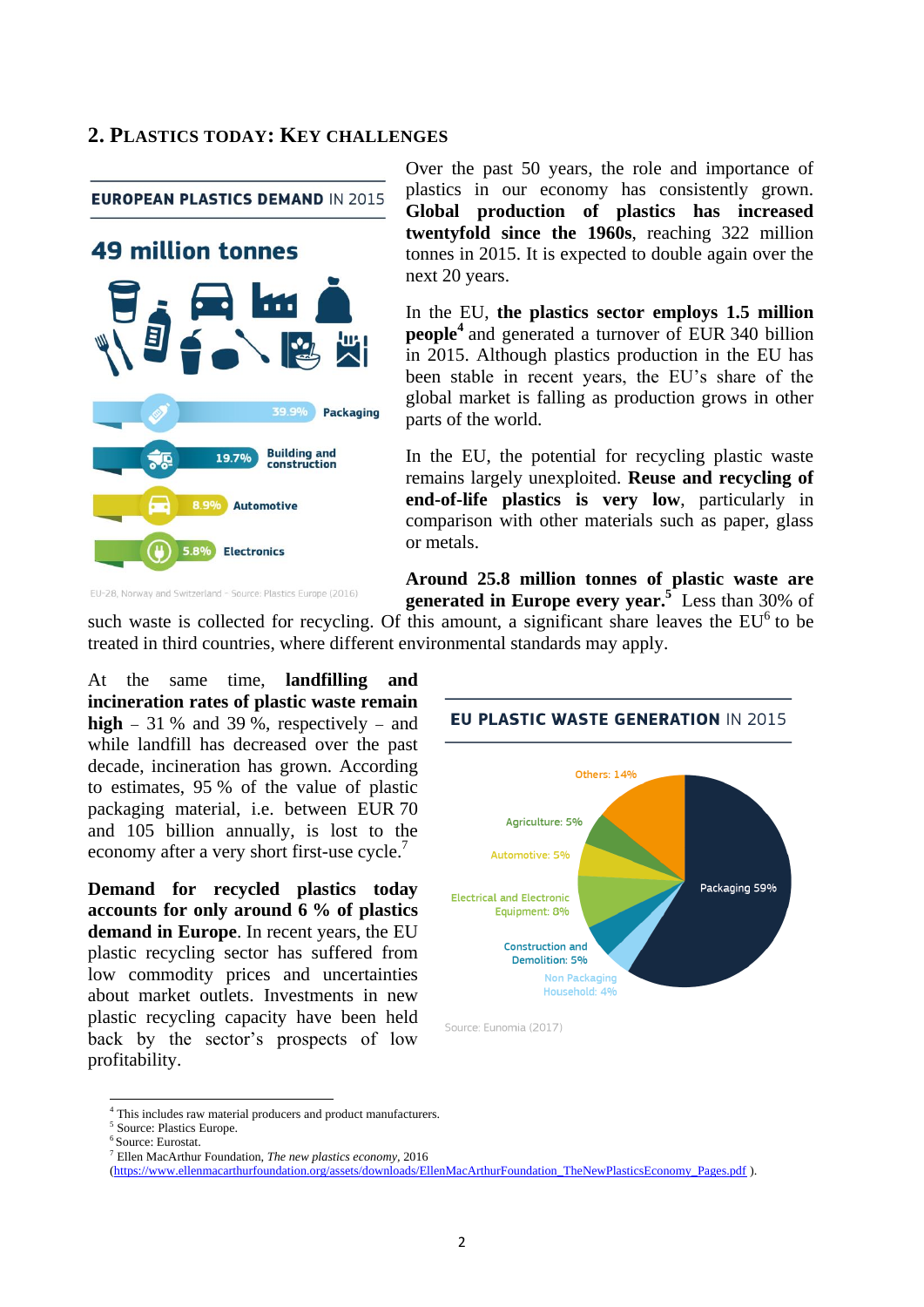It was estimated that **plastics production and the incineration of plastic waste give rise globally to approximately 400 million tonnes of CO<sup>2</sup> a year**. 8 Using more recycled plastics can reduce dependence on the extraction of fossil fuels for plastics production and curb  $CO_2$  emissions.<sup>9</sup> According to estimates,  $^{10}$ the potential annual energy savings that could be achieved from recycling all global plastic waste is equivalent to 3.5 billion barrels of oil per year.

Alternative types of feedstock (e.g. bio-based plastics or plastics produced from carbon dioxide or methane), offering the same functionalities of traditional plastics with potentially lower environmental impacts, are also being developed, but at the moment represent a very small share of the market. Increasing the uptake of alternatives that according to solid evidence are more sustainable can also help decrease our dependency on fossil fuels.

# 500,000 TONNES OF PLASTIC IN THE OCEANS



**CO. BENEFITS OF PLASTICS RECYCLING** 



Very large quantities of plastic waste leak into the environment from sources both on land and at sea, generating significant economic and environmental damage. **Globally, 5 to 13 million tonnes of plastics — 1.5 to 4 % of global plastics production — end up in the oceans every year.<sup>11</sup>** It is estimated that plastic accounts for over 80 % of marine litter. Plastic debris is then transported by marine currents, sometimes over very long distances. It can be washed up on land,  $^{12}$  degrade into microplastics or form dense areas of marine litter trapped in ocean gyres. UNEP estimates that damage to marine environments is at least USD 8 billion per year globally.

**In the EU, 150 000 to 500 000 tonnes<sup>13</sup> of plastic waste enter the oceans every year**. This represents a small proportion of global marine litter. Yet, plastic waste from European sources ends up in particularly vulnerable marine areas, such as the Mediterranean Sea and parts of the Arctic Ocean. Recent studies show plastics

**.** 

[content/uploads/2017/05/FEDEREC\\_ACV-du-Recyclage-en-France-VF.pdf](http://presse.ademe.fr/wp-content/uploads/2017/05/FEDEREC_ACV-du-Recyclage-en-France-VF.pdf) ).Recycling 15 million tons of plastics per year by 2030 (equivalent to about half of the projected plastic waste generation) would save CO2 emissions equivalent to taking 15 million cars off the road.

<sup>8</sup> Ibid. Data refer to 2012.

<sup>&</sup>lt;sup>9</sup> According to estimates, recycling one ton of plastic saves around 2 tCO2 (see [http://presse.ademe.fr/wp-](http://presse.ademe.fr/wp-content/uploads/2017/05/FEDEREC_ACV-du-Recyclage-en-France-VF.pdf)

<sup>&</sup>lt;sup>10</sup> A. Rahimi, J. M. García, *Chemical recycling of waste plastics for new materials production*, Nat. Chem. Rev. 1, 0046, 2017.

<sup>&</sup>lt;sup>11</sup> Jambeck et al, *Plastic waste inputs from land into the ocean*, Science, February 2015.

<sup>&</sup>lt;sup>12</sup> Including on uninhabited land, for example see <u>http://www.pnas.org/content/114/23/6052.abstract</u>

<sup>13</sup> [http://ec.europa.eu/environment/marine/good-environmental-status/descriptor-](http://ec.europa.eu/environment/marine/good-environmental-status/descriptor-10/pdf/MSFD%20Measures%20to%20Combat%20Marine%20Litter.pdf)

[<sup>10/</sup>pdf/MSFD%20Measures%20to%20Combat%20Marine%20Litter.pdf](http://ec.europa.eu/environment/marine/good-environmental-status/descriptor-10/pdf/MSFD%20Measures%20to%20Combat%20Marine%20Litter.pdf)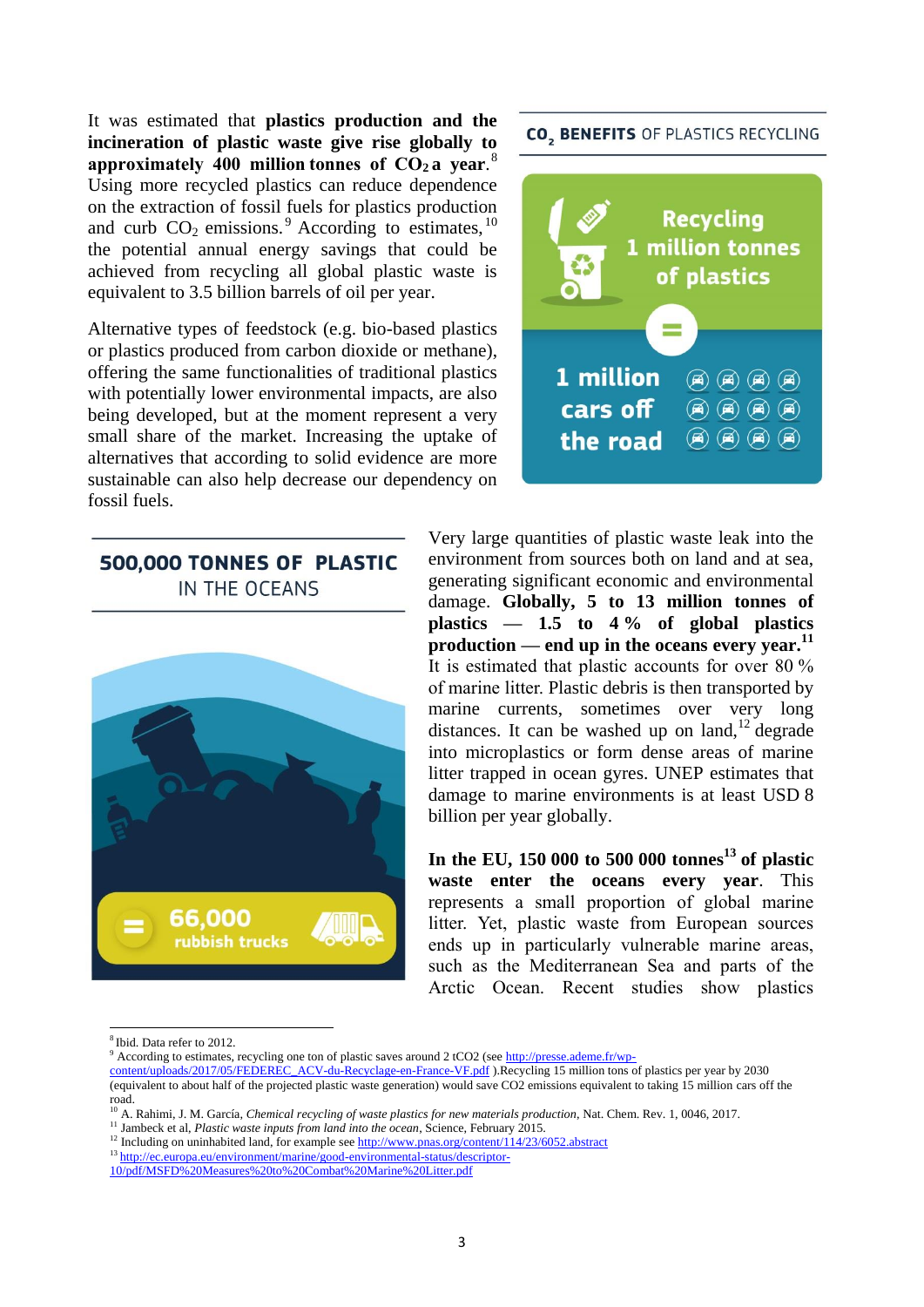accumulate in the Mediterranean at a density comparable to the areas of highest plastic accumulation in the oceans. Plastic pollution also affects areas of the European Exclusive Economic Zone, in the outermost regions along the Caribbean Sea, the Indian, Pacific and Atlantic Oceans. In addition to harming the environment, marine litter causes economic damage to activities such as tourism, fisheries and shipping. For instance, the cost of litter to EU fisheries was estimated at about 1 % of total revenues from catches by the EU fleet.<sup>14</sup>

This phenomenon is exacerbated by the **increasing amount of plastic waste generated each year**, and is also fuelled by the growing consumption of 'single-use' plastics, i.e. packaging or other consumer products that are thrown away after one brief use, are rarely recycled and prone to being littered. These include small packaging, bags, disposable cups, lids, straws and cutlery, for which plastic is widely used due to its lightness, low cost, and practical features.

New sources of plastic leakage are also on the rise, posing additional potential threats to both the environment and human health. **Microplastics**, tiny fragments of plastic below 5mm in size, accumulate in the sea, where their small size makes it easy for marine life to ingest them. They can also enter the food chain. Recent studies also found microplastics in the air, drinking water and foods like salt or honey, with yet unknown impacts on human health.

In total, it is estimated that between **75 000 and 300 000 tonnes of microplastics are released**  into the environment each year in the EU.<sup>15</sup> While a large amount of microplastics result from the fragmentation of larger pieces of plastic waste, significant quantities also enter the environment directly, making it more challenging to track and prevent them.

In addition, the **increasing market shares of plastics with biodegradable properties** bring new opportunities as well as risks. In the absence of clear labelling or marking for consumers, and without adequate waste collection and treatment, it could aggravate plastics leakage and create problems for mechanical recycling. On the other hand, biodegradable plastics can certainly have a role in some applications and the innovation efforts in this field are welcomed.

As plastic value chains are increasingly cross-border, problems and opportunities associated with plastics should be seen in light of **international developments,** including China's recent decision to restrict imports of certain types of plastic waste. There is a growing awareness of the global nature of these challenges, as shown by international initiatives on marine litter, like the UN Global Partnership on Marine Litter<sup>16</sup> and the action plans put forward by the G7 and G20.<sup>17</sup> Plastic pollution was also identified as one of the main pressures on healthy oceans at the international 'Our Ocean Conference', hosted by the EU in October 2017. A resolution on marine litter and microplastics was adopted at the United Nation Environment Assembly in December  $2017<sup>18</sup>$ 

# **3. TURNING CHALLENGES INTO OPPORTUNITIES: A VISION FOR A CIRCULAR PLASTICS ECONOMY**

Moving decisively towards a more prosperous and sustainable plastics economy could deliver considerable benefits. To reap these, Europe needs a strategic vision, setting out what a 'circular' plastics economy could look like in the decades ahead. This vision needs to promote investment

<sup>1</sup> <sup>14</sup> Joint Research Centre, *Harm Caused by Marine Litter*, 2016.

<sup>&</sup>lt;sup>15</sup> Source: Eunomia.

<sup>&</sup>lt;sup>16</sup> https://www.unep.org/gpa/what-we-do/global-partnership-marine-litter

<sup>&</sup>lt;sup>17</sup> [https://www.g7germany.de/Content/EN/\\_Anlagen/G7/](https://www.g7germany.de/Content/EN/_Anlagen/G7/2015-06-08-g7-abschluss-eng_en.html)\_2015-06-08-g7-abschluss-eng\_en.html and

[https://www.g20.org/Content/DE/\\_Anlagen/G7\\_](https://www.g20.org/Content/DE/_Anlagen/G7_G20/2017-g20-marine-litter-en.html?nn=2186554)\_G20\_/2017-g20-marine-litter-en.html?nn=2186554

<sup>&</sup>lt;sup>18</sup> UNEP/EA.3/L.20 see: https://papersmart.unon.org/resolution/uploads/k1709154.docx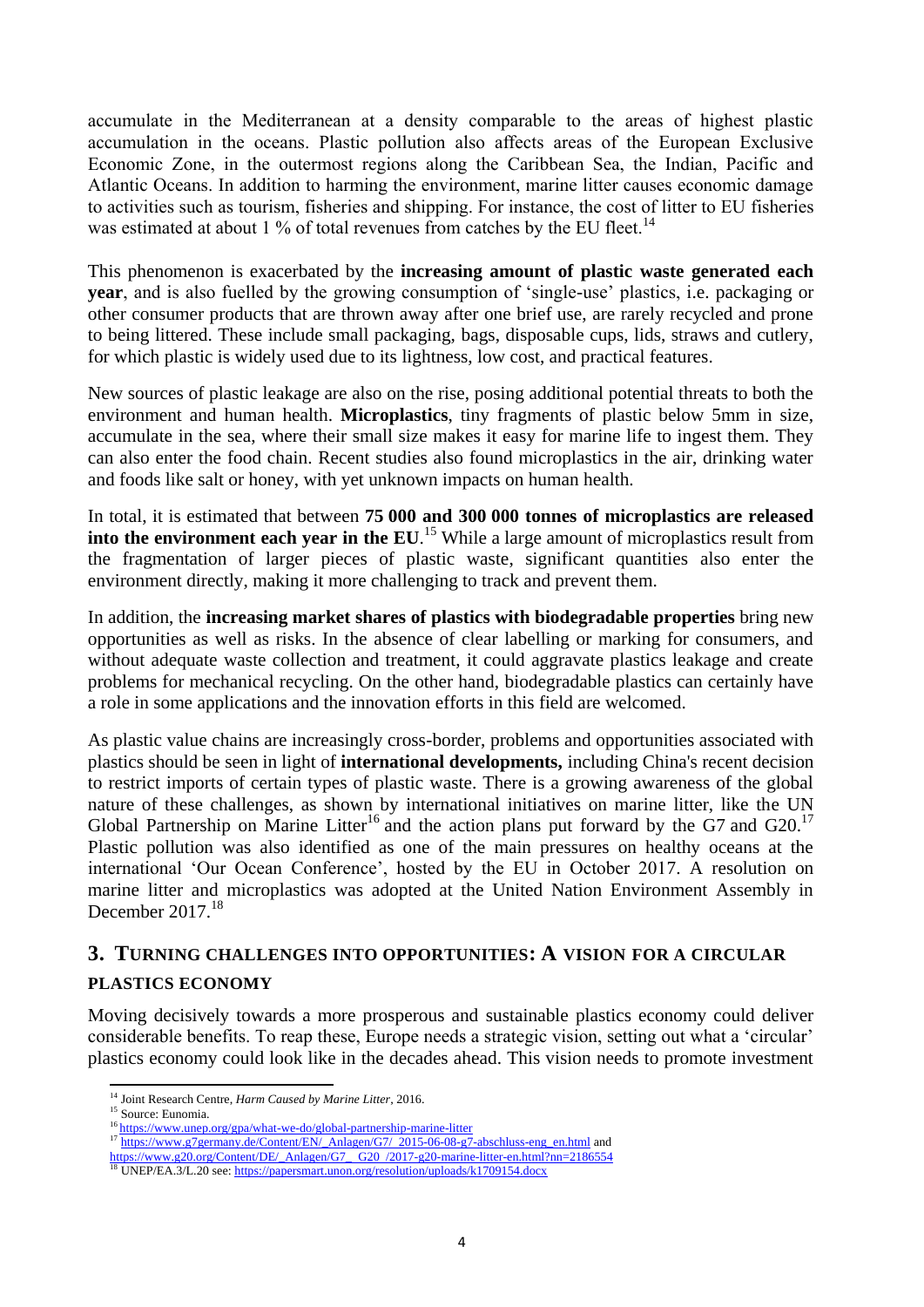in innovative solutions and turn today's challenges into opportunities. While the EU will propose concrete measures to achieve this vision, making it a reality will require action from all players in the plastic value chain, from plastic producers and designers, through brands and retailers, to recyclers. Similarly, civil society, the scientific community, businesses and local authorities will have a decisive role to play in making a difference, working together with regional and national governments to bring about positive change.

### **'A vision for Europe's new plastics economy'**

**A smart, innovative and sustainable plastics industry, where design and production fully respects the needs of reuse, repair, and recycling, brings growth and jobs to Europe and helps cut EU's greenhouse gas emissions and dependence on imported fossil fuels.**

- − Plastics and products containing plastics are designed to allow for greater durability, reuse and high-quality recycling. By 2030, all plastics packaging placed on the EU market is either reusable or can be recycled in a cost-effective manner.
- − Changes in production and design enable higher plastics recycling rates for all key applications. By 2030, more than half of plastics waste generated in Europe is recycled. Separate collection of plastics waste reaches very high levels. Recycling of plastics packaging waste achieves levels comparable with those of other packaging materials.
- − EU plastics recycling capacity is significantly extended and modernised. By 2030, sorting and recycling capacity has increased fourfold since 2015, leading to the creation of 200 000 new jobs, spread all across Europe.<sup>19</sup>
- − Thanks to improved separate collection and investment in innovation, skills and capacity upscaling, export of poorly sorted plastics waste has been phased out. Recycled plastics have become an increasingly valuable feedstock for industries, both at home and abroad.
- − The plastics value chain is far more integrated, and the chemical industry works closely with plastics recyclers to help them find wider and higher value applications for their output. Substances hampering recycling processes have been replaced or phased out.
- The market for recycled and innovative plastics is successfully established, with clear growth perspectives as more products incorporate some recycled content. Demand for recycled plastics in Europe has grown four-fold, providing a stable flow of revenues for the recycling sector and job security for its growing workforce.
- − More plastic recycling helps reduce Europe's dependence on imported fossil fuel and cut CO<sup>2</sup> emissions, in line with commitments under the Paris Agreement.
- − Innovative materials and alternative feedstocks for plastic production are developed and used where evidence clearly shows that they are more sustainable compared to the nonrenewable alternatives. This supports efforts on decarbonisation and creating additional opportunities for growth.
- − Europe confirms its leadership in sorting and recycling equipment and technologies. Exports rise in lockstep with global demand for more sustainable ways of processing endof-life plastics.

#### **In Europe, citizens, government and industry support more sustainable and safer consumption and production patterns for plastics. This provides a fertile ground for social innovation and entrepreneurship, creating a wealth of opportunities for all Europeans.**

Plastic waste generation is decoupled from growth. Citizens are aware of the need to avoid waste, and make choices accordingly. Consumers, as key players, are incentivised,

**<sup>.</sup>** <sup>19</sup> This data corresponds to building about 500 new sorting and recycling plants (source: Plastics Recyclers Europe).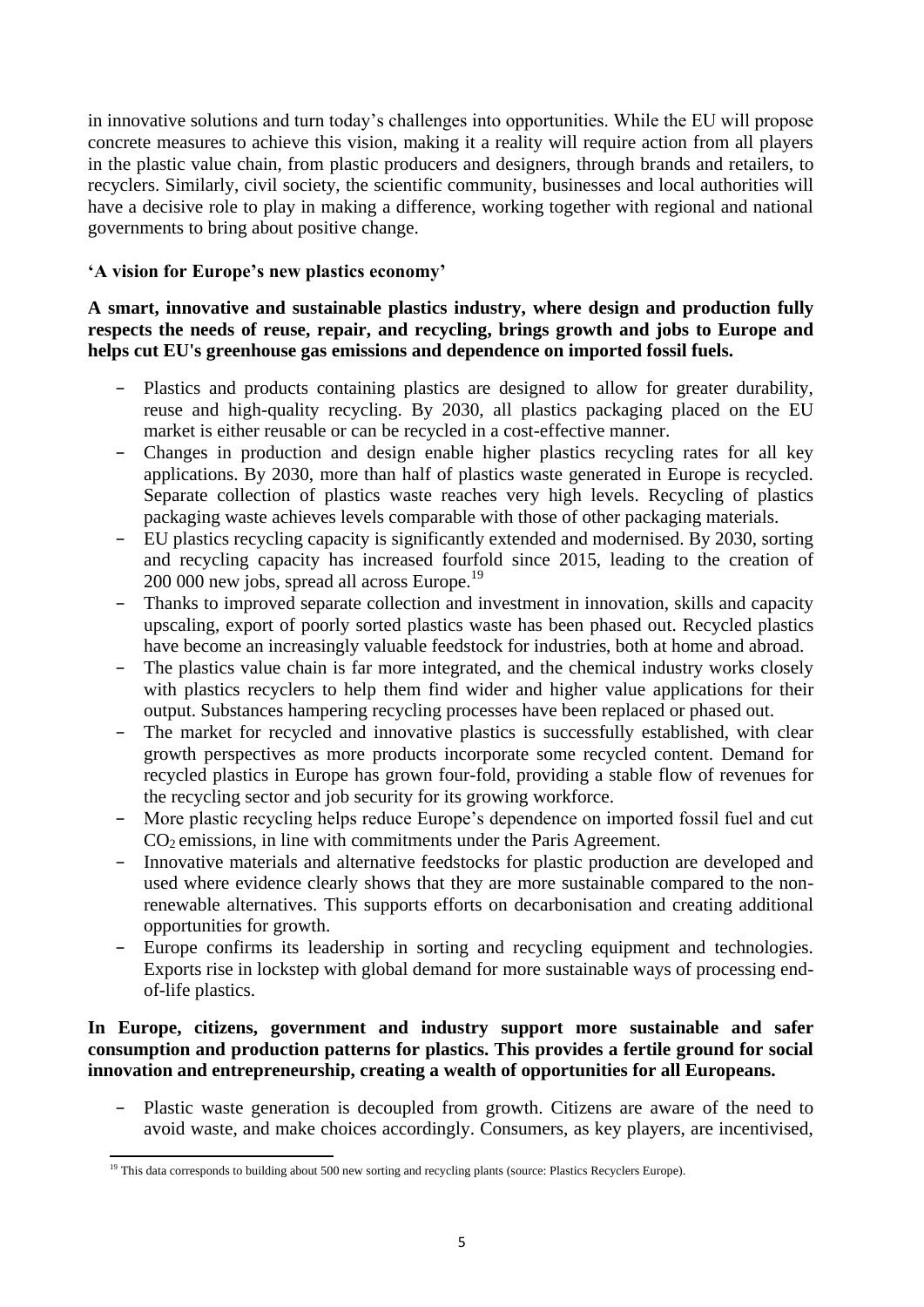made aware of key benefits and thus enabled to contribute actively to the transition. Better design, new business models and innovative products emerge that offer more sustainable consumption patterns.

- − Many entrepreneurs see the need for more resolute action on plastics waste prevention as a business opportunity. Increasingly, new companies emerge that provide circular solutions, such as reverse logistics for packaging or alternatives to disposable plastics, and they benefit from the development of digitisation.
- The leakage of plastics into the environment decreases drastically. Effective waste collection systems, combined with a drop in waste generation and with increased consumer awareness, avoid litter and ensure that waste is handled appropriately. Marine litter from sea-based sources such as ships, fishing and aquaculture are significantly reduced. Cleaner beaches and seas foster activities such as tourism and fisheries, and preserve fragile ecosystems. All major European cities are much cleaner.
- Innovative solutions are developed to prevent microplastics from reaching the seas. Their origin, routes of travel, and effects on human health are better understood, and industry and public authorities are working together to prevent them from ending up in our oceans and our air, drinking water or on our plates.
- The EU is taking a leading role in a global dynamic, with countries engaging and cooperating to halt the flow of plastics into the oceans and taking remedial action against plastics waste already accumulated. Best practices are disseminated widely, scientific knowledge improves, citizens mobilise, and innovators and scientists develop solutions that can be applied worldwide.

#### **4. THE WAY FORWARD: TURNING VISION INTO REALITY**

To move towards that vision, this strategy proposes an ambitious set of EU measures.<sup>20</sup> These will be put forward in line with the Better Regulation principles. In particular, any measure likely to have significant socioeconomic impact will be accompanied by an impact assessment. Recognising the importance and need of common efforts, the strategy also identifies key actions for national and regional authorities and industry. $21$ 

# **4.1 Improving the economics and quality of plastics recycling**

Stepping up the recycling of plastics can bring significant environmental and economic benefits. Higher levels of plastic recycling, comparable with those of other materials, will only be achieved by improving the way plastics and plastics articles are produced and designed. It will also require increased cooperation across the value chain: from industry, plastics manufacturers and converters to public and private waste management companies. Specifically, key players should work together to:

- − improve design and support innovation to make plastics and plastic products easier to recycle;
- − expand and improve the separate collection of plastic waste, to ensure quality inputs to the recycling industry;
- − expand and modernise the EU's sorting and recycling capacity;
- − create viable markets for recycled and renewable plastics.

<sup>1</sup> <sup>20</sup> All the EU measures are listed in Annex I.

<sup>&</sup>lt;sup>21</sup> These are listed in Annex II.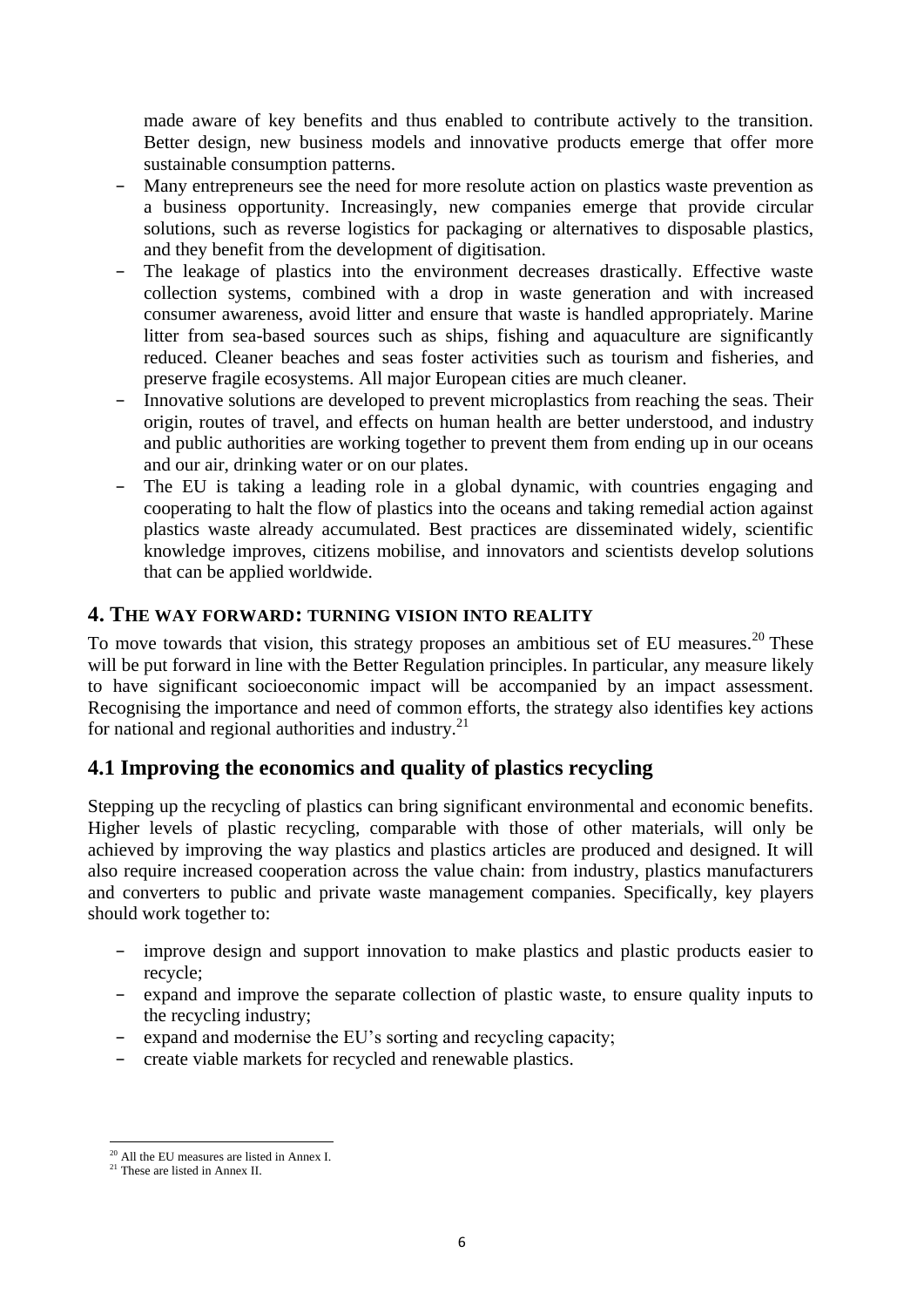Over the past months, the Commission facilitated a cross-industry dialogue and now calls on the industries involved<sup>22</sup> to swiftly come forward with an ambitious and concrete set of voluntary commitments to back this strategy and its vision for 2030.

To support these developments, the Commission has already proposed new rules on waste management.<sup>23</sup>These include clearer obligations for national authorities to step up separate collection, targets to encourage investment in recycling capacity and avoid infrastructural overcapacity for processing mixed waste (e.g. incineration), and more closely harmonised rules on the use of extended producer responsibility. The Commission has consistently called on the co-legislators to swiftly agree on these new rules. Once adopted and implemented, this new European legislation should do much to improve the current situation, driving public and private investment in the right direction. However, additional and more targeted action is needed to complement waste laws and remove barriers that are specific to the plastics sector.

#### *Design for recyclability*

Today, producers of plastic articles and packaging have little or no incentive to take into account the needs of recycling or reuse when they design their products. Plastics are made from a range of polymers and are highly customised, with specific additives to meet each manufacturer's functional and/or aesthetic requirements. This diversity can complicate the recycling process, make it more costly, and affect the quality and value of recycled plastic. Specific design choices, some of which are driven by marketing considerations (e.g. the use of very dark colours) can also negatively affect the value of recyclates.

# **BETTER PRODUCT DESIGN MAKES PLASTICS RECYCLING EASIER**



Plastics packaging is a priority area when it comes to design for recyclability. Today it accounts for about 60 % of post-consumer plastic waste<sup>24</sup> in the EU, and product design is one of the keys to improve recycling levels. It has been calculated that design improvements could halve the cost of recycling plastic packaging waste.<sup>25</sup>

In 2015, the Commission already proposed that by 2025 at least 55 % of all plastics packaging in the EU should be recycled. If greater levels of highquality recycling are to be reached, design issues must be addressed far more systematically.

To support improved design while preserving the internal market, EU action is essential. The Commission will work on a revision of the essential requirements for placing packaging on the market.<sup>26</sup> The objective will be to ensure that,

Source: Ellen MacArthur Foundation (2016)

by 2030, all plastics packaging placed on the EU market is reusable or easily recycled.<sup>27</sup> In this context, the Commission will also look into ways of maximising the impact of new rules on Extended Producers Responsibility (EPR), and support the development of economic incentives

<sup>1</sup>  $^{22}$  This dialogue was conducted with Plastics Europe, European Plastics Converters (EuPC) and Plastics Recyclers Europe.

<sup>&</sup>lt;sup>23</sup> COM (2015) 593, COM (2015) 594, COM (2015) 595, COM (2015) 596.

<sup>&</sup>lt;sup>24</sup> Source: Plastics Europe.

<sup>25</sup> Ellen MacArthur Foundation, *The New Plastics Economy: Catalysing action*, January 2017.

<sup>&</sup>lt;sup>26</sup> Directive 94/62/EC on Packaging and Packaging Waste.

<sup>&</sup>lt;sup>27</sup> i.e. it can be recycled cost-effectively.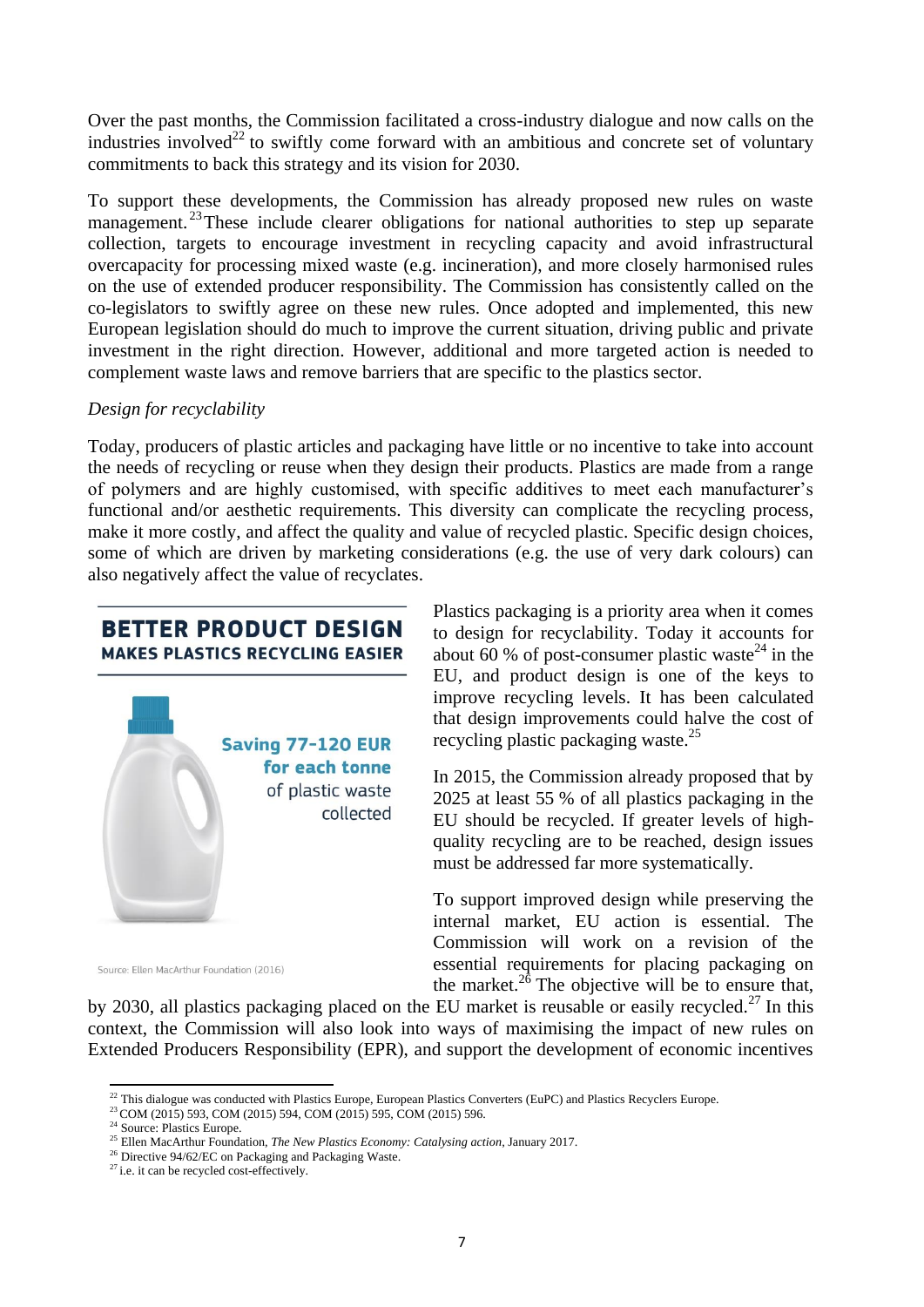to reward the most sustainable design choices. It will also assess the potential for setting a new recycling target for plastic packaging, similar to those put forward in 2015 for other packaging materials.

Construction and the automotive, furniture and electronics sectors are also important applications for plastics use and are a significant source of plastics waste that could be recycled. For these applications, lack of information regarding the possible presence of chemicals of concern (e.g. flame retardants) creates a significant obstacle to achieving higher recycling rates. As part of its work on the interface between chemicals, waste and product policies, the Commission is proposing to accelerate work in order to identify possible ways to make chemicals easier to trace in recycled streams. The aim will be to make it simpler to process or remove these substances during recycling, thus ensuring a high level of health and environmental protection.

The Commission also remains committed to developing, where appropriate, product requirements under the Ecodesign Directive that take account of circular economy aspects, including recyclability.<sup>28</sup> This will make it easier to recycle plastics used in a wide variety of electrical appliances and electronic goods. The Commission has already proposed mandatory product design and marking requirements to make it easier and safer to dismantle, reuse and recycle electronic displays (e.g. flat computer or television screens). It has also developed criteria to improve recyclability of plastics in its Ecolabel and Green Public Procurement criteria (e.g. marking large plastic parts to facilitate sorting, designing plastic packaging for recyclability, and designing items for easy disassembly in furniture and computers).

#### *Boosting demand for recycled plastics*

Weak demand for recycled plastics is another major obstacle to transforming the plastics value chain. In the EU, uptake of recycled plastics in new products is low and often remains limited to low-value or niche applications. Uncertainties concerning market outlets and profitability are holding back the investment necessary to scale up and modernise EU plastics recycling capacity and boost innovation. Recent developments in international trade, restricting key export routes for plastics waste collected for recycling,<sup>29</sup> make it more urgent to develop a European market for recycled plastics.

One of the reasons for the low use of recycled plastics is the misgivings of many product brands and manufacturers, who fear that recycled plastics will not meet their needs for a reliable, highvolume supply of materials with constant quality specifications. Plastics are often recycled by small and predominately regional facilities, and more scale and standardisation would support smoother market operation. With this in mind, the Commission is committed to working with the European Committee for Standardisation and the industry to develop quality standards for sorted plastic waste and recycled plastics.

A greater integration of recycling activities into the plastics value chain is essential and could be facilitated by plastics producers in the chemical sector. Their experience and technological expertise could help reach higher quality standards (e.g. for food grade applications) and aggregate offer for recycled feedstock.

<sup>1</sup>  $^{28}$  Directive 2009/125/EC; this Directive covers all energy-related products.

<sup>&</sup>lt;sup>29</sup> In particular China's recent announcements of its decision to ban import of certain types of plastic waste – see section 4.4.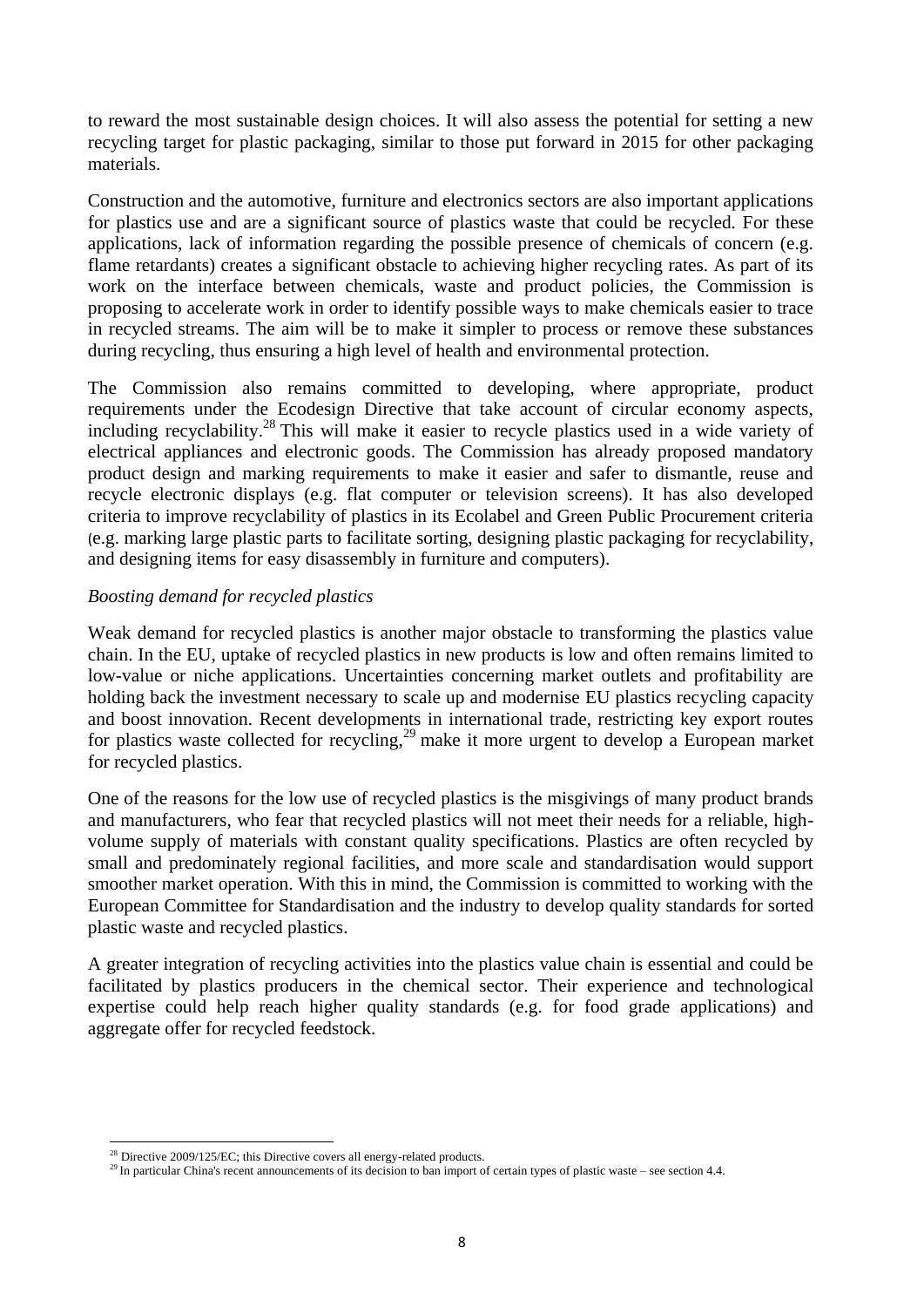The chemical composition of recycled plastics and their suitability for the intended uses can also act as a barrier in some instances. Incidental contamination<sup>30</sup> or lack of information about the possible presence of chemicals of concern is a problem for various streams of plastics waste. These uncertainties can also discourage demand for recycled plastics in a number of new products with specific safety requirements. The Commission's work on the interface between chemicals, waste and product policy is set to address some of these issues and will therefore contribute directly to increased uptake of recycled plastics. The EU will also finance research and innovation projects on better identification of contaminants and on decontamination of plastic waste through Horizon 2020*.*

As regards the use of recycled plastics in food-contact applications (e.g. beverage bottles), the objective is to prioritise high food safety standards, while also providing a clear and reliable framework for investment and innovation in circular economy solutions. With this in mind, the Commission is committed to swiftly finalise the authorisation procedures for over a hundred safe recycling processes. In cooperation with the European Food Safety Agency, the Commission will also assess whether safe use of other recycled plastic materials  $31$  could be envisaged, for instance through better characterisation of contaminants.

Volumes and quality alone, however, do not fully explain the small market share held by recycled plastics today. Resistance to change among product manufacturers and a lack of knowledge of the additional benefits of closed-loop recycled plastics have also emerged as barriers to the higher uptake of recycled content.

Europe has examples of successful commercial partnerships between producers and plastics recyclers (e.g. in the automotive sectors), showing that quantity and quality issues can be overcome if the necessary investments are made. To help tackle these barriers, and before considering regulatory action, the Commission is launching an EU-wide pledging campaign to ensure that by 2025, ten million tonnes of recycled plastics find their way into new products on the EU market. To achieve swift, tangible results, this exercise is addressed to both private and public actors, inviting them to come forward with substantive pledges by June 2018. The details are presented in Annex III.

To further support the integration of recycled plastics in the market, the Commission will also explore more targeted sectoral interventions. For instance, certain applications in the construction and automotive sectors show good potential for uptake of recycled content<sup>32</sup> (e.g. insulation materials, pipes, outdoor furniture or dashboards). In the context of ongoing and upcoming evaluations of EU rules on construction products and on end-of-life vehicles, the Commission will look into specific ways of promoting this. In the context of future work on the Packaging and Packaging Waste Directive, thought will also be given to using economic instruments to reward the use of recycled content in the packaging sector. Finally, the Commission will work on integrating recycled content in Green Public Procurement criteria.

National governments can also achieve a great deal through economic incentives and public procurement. The French system 'ORPLAST'<sup>33</sup> or Italy's new rules on public procurement are

**.** 

 $30$  Contamination of recycled streams can originate from multiple sources (e.g. impurities, the use-phase, misuse, degradation, improper separation of materials, legacy substances or cross contamination during waste collection). Such incidental contaminants can affect the  $q$  materials, legacy s<br>quality and safety of recyclates.

<sup>31</sup> i.e. plastics other than PET or plastics not originating from closed-loop reuse applications.

<sup>&</sup>lt;sup>32</sup> Contrary to other applications, such as packaging, aesthetic requirements are less relevant and health and environmental exposure is usually lower. In addition, the European Committee for Standardisation has already developed assessment standards to identify hazardous substances which could be embedded in recycled materials.

<sup>33</sup> <https://appelsaprojets.ademe.fr/aap/ORPLAST2017-68>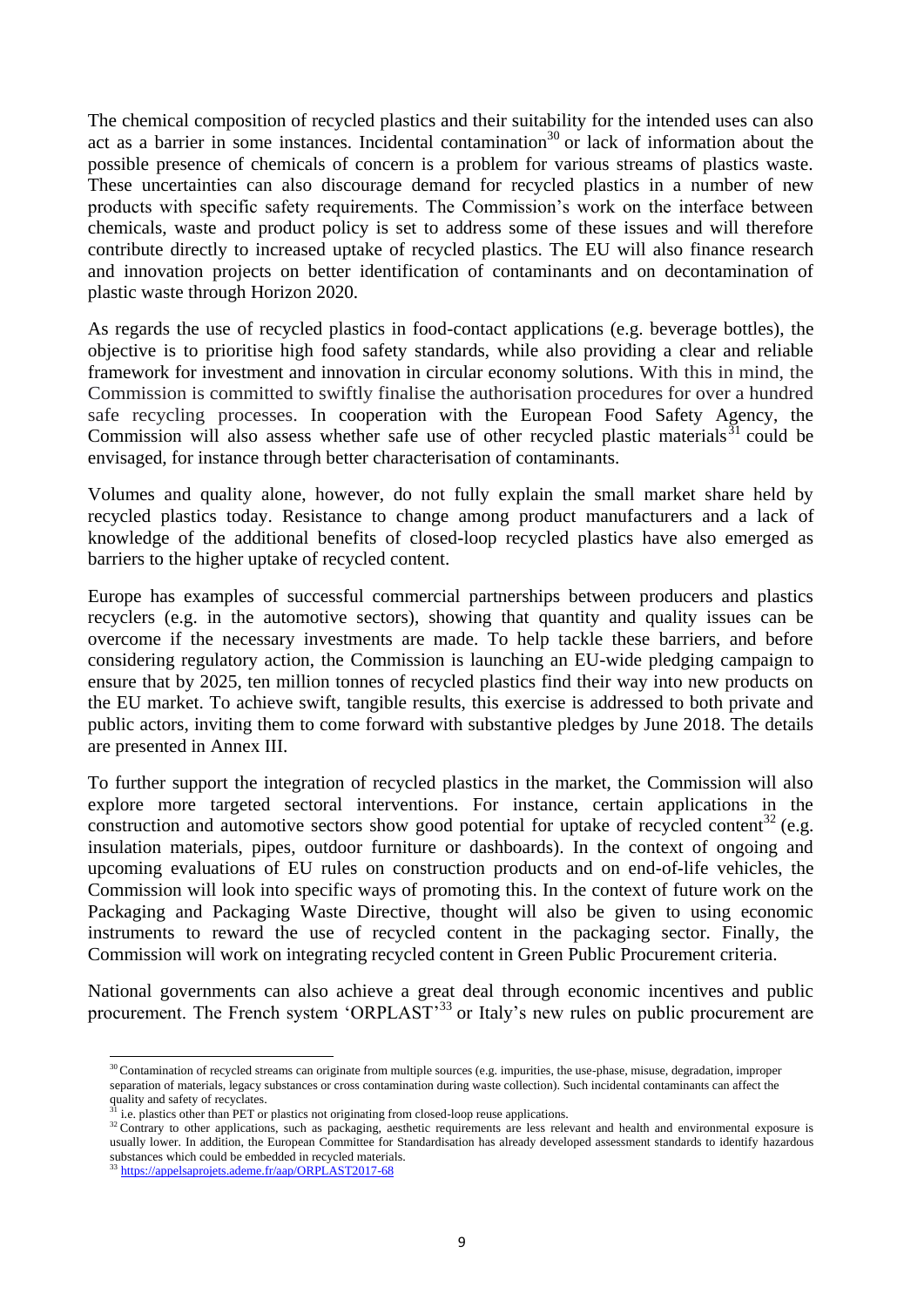two good examples of what could be done at national level. Similarly, local authorities can support the objective of this strategy when purchasing work, goods or services.

### *Better and more harmonised separate collection and sorting*

More and better plastic recycling is also held back by insufficient volumes and quality of separate collection and sorting. The latter is also essential to avoid introducing contaminants in the recycling streams and retain high safety standards for recycled materials. National, regional and local authorities, in cooperation with waste management operators, have a key role to play in raising public awareness and ensure high-quality separate collection. Financial resources collected through the Extended Producer Responsibility schemes can do much to boost such efforts. Similarly, deposits systems can contribute to achieving very high levels of recycling.

Reducing fragmentation and disparities in collection and sorting systems could significantly improve the economics of plastics recycling, saving around a hundred euros per tonne collected. <sup>34</sup> To encourage more standardised and effective practices across the EU, the Commission will issue new guidance on separate collection and sorting of waste. More importantly, the Commission strongly supports the European Parliament and the Council in their current effort to amend waste rules to ensure better implementation of existing obligations on separate collection of plastics.

# **4.2 Curbing plastic waste and littering**

Growing plastic waste generation and its leakage into our environment must be tackled if we are to achieve a truly circular lifecycle for plastics. Today, littering and leakage of plastic waste

harm the environment, cause economic damage to activities such as tourism, fisheries and shipping, and may affect human health through the food chain.

#### *Preventing plastic waste in our environment*

Growing use of plastics for a wide range of short-lived applications gives rise to large quantities of plastic waste. Single-use plastics items are a major source of plastic leakage into the environment, as they can be difficult to recycle, are often used away from home and littered. They are among the items most commonly found on beaches, and represent an estimated 50% of marine litter.<sup>35</sup>

Increasing on-the-go consumption of food and drink is fuelling the growth of 'singleuse plastics' and the problem is therefore expected to grow. Where waste management is sub-optimal, even plastic waste that has



Source: Joint Research Centre, European Commission (2017)

been collected can find its way into the environment. More recycling of plastics used in agriculture (such as plastic mulching films or greenhouses) can contribute to reduce leakages in

<sup>1</sup> <sup>34</sup> Ellen MacArthur Foundation, *The New Plastics Economy: Catalysing action*, January 2017.

<sup>35</sup> Joint Research Centre, *Top Marine Beach Litter Items in Europe* , 2017.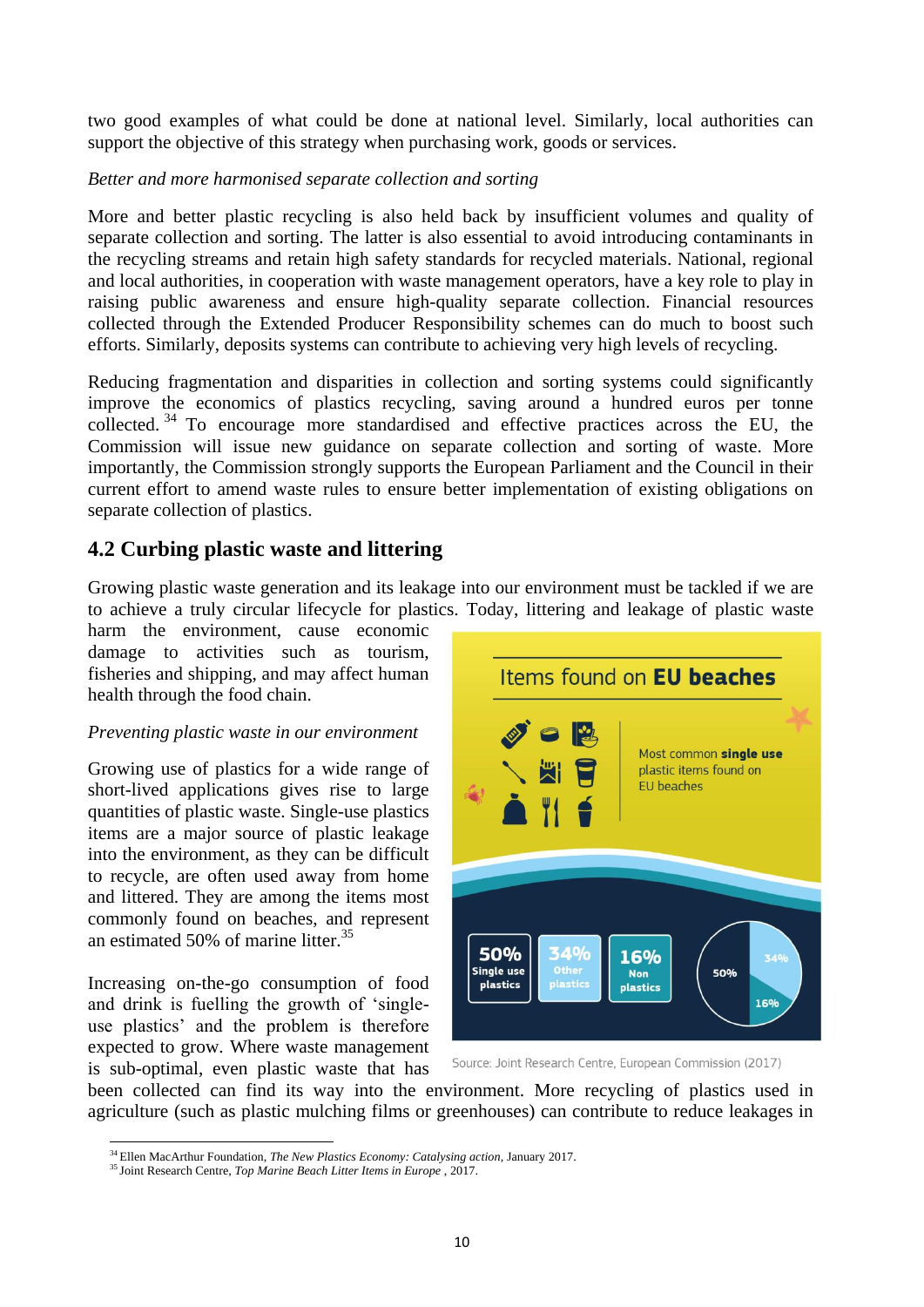the environment. To achieve this, Extended Producer Responsibility schemes have proven effective in several countries.

Marine litter from sea-based sources is also significant. Fishing gear abandoned at sea can have particularly harmful impacts through entanglement of marine animals.

Curbing plastic waste and pollution is a complex problem, given its diffuse nature and the link with social trends and individual behaviour. There is no clear incentive for consumers and producers to switch to solutions that would generate less waste or litter.

The EU has already taken steps by setting requirements for Member States to adopt measures to cut the consumption of plastic bags<sup>36</sup> and to monitor and reduce marine litter.<sup>37</sup> EU funding is also being deployed to understand and combat the rise of marine litter,  $38$  supporting global, national and regional action. EU rules supporting higher recycling rates and better waste collection systems are also important in helping to prevent leakage. In addition, through its upcoming legislative proposal for a revision of the Drinking Water Directive, the Commission will promote access to tap water for EU citizens, therefore reducing packaging needs for bottled water. The criteria for the Ecolabel and Green Public Procurement also promote reusable items and packaging.<sup>39</sup>

Additional measures at EU and national levels can be developed to reduce the unnecessary generation of plastic waste, especially waste from single-use items or over-packaging, and to encourage the reuse of packaging. Analytical work, including the launch of a public consultation, has already started to determine the scope of a legislative initiative on single-use plastics at EU level to be tabled by this Commission, following the approach used for light-weight plastic bags and examining relevant evidence from behavioural science.<sup>40</sup> Furthermore, the Commission will explore the feasibility of introducing measures of a fiscal nature at the EU level.<sup>41</sup> Finally, the Commission will also look into the issue of over-packaging as part of the future review of the essential requirements for packaging.

Extended Producer Responsibility schemes at national level can also help finance action to curb plastic litter. Targeted deposit schemes can help reduce littering and boost recycling, and have already helped several countries achieve high collection rates for beverage containers.<sup>42</sup>

Awareness campaigns, measures to prevent littering and projects to clean up beaches can be set up by public authorities and receive support from EU funds, for instance through the European Solidarity Corps. On 30 May 2017, the Commission presented a proposal to extend and reinforce the European Solidarity Corps, with a budget of  $\epsilon$ 341.5 million for the years 2018-2020.<sup>43</sup> This

<sup>38</sup> For instance, in the Arctic Region, the "Circular Ocean" INTERREG project is testing new opportunities for reusing old fishing nets, including a material to remove pollutants from water [\(http://www.circularocean.eu/\)](http://www.circularocean.eu/). In the Baltic Sea Region, the BLASTIC project maps potential litter sources in urban areas and monitors litter levels in the aquatic environment [\(https://www.blastic.eu](https://www.blastic.eu/)/). Both projects are supported by the European Regional Development Fund.

**<sup>.</sup>** <sup>36</sup> Directive 2015/720/EU amending Directive 94/62/EC as regards the consumption of lightweight plastic carrier bags.

<sup>&</sup>lt;sup>37</sup> Directive 2008/56/EC establishing a framework for community action in the field of marine environmental policy.

 $39$  For example, the Ecolabel criteria for tourism and the Green Public Procurement criteria for food and catering restrict the use of single-use plastics in catering.

 $40$  The Joint Research Center conducts in-house behavioural research in various policy areas, helping to better understand both the drivers of behaviour and the relative effectiveness of alternative solutions.

 $41$  The modalities of such a potential fee would have to be decided on the basis of the assessment of its contribution towards meeting the strategy goals. On top of that, in the context of the preparation of the post-2020 Multiannual Financial Framework, it could be considered as one of potential options to generate revenues for the EU budget.

 $42$  The five best performing Member States with deposit schemes for PET bottles (Germany, Denmark, Finland, the Netherlands and Estonia) reached an average collection rate for PET of 94% in 2014.

<sup>43</sup> <http://eur-lex.europa.eu/legal-content/EN/TXT/?uri=COM:2017:262:FIN>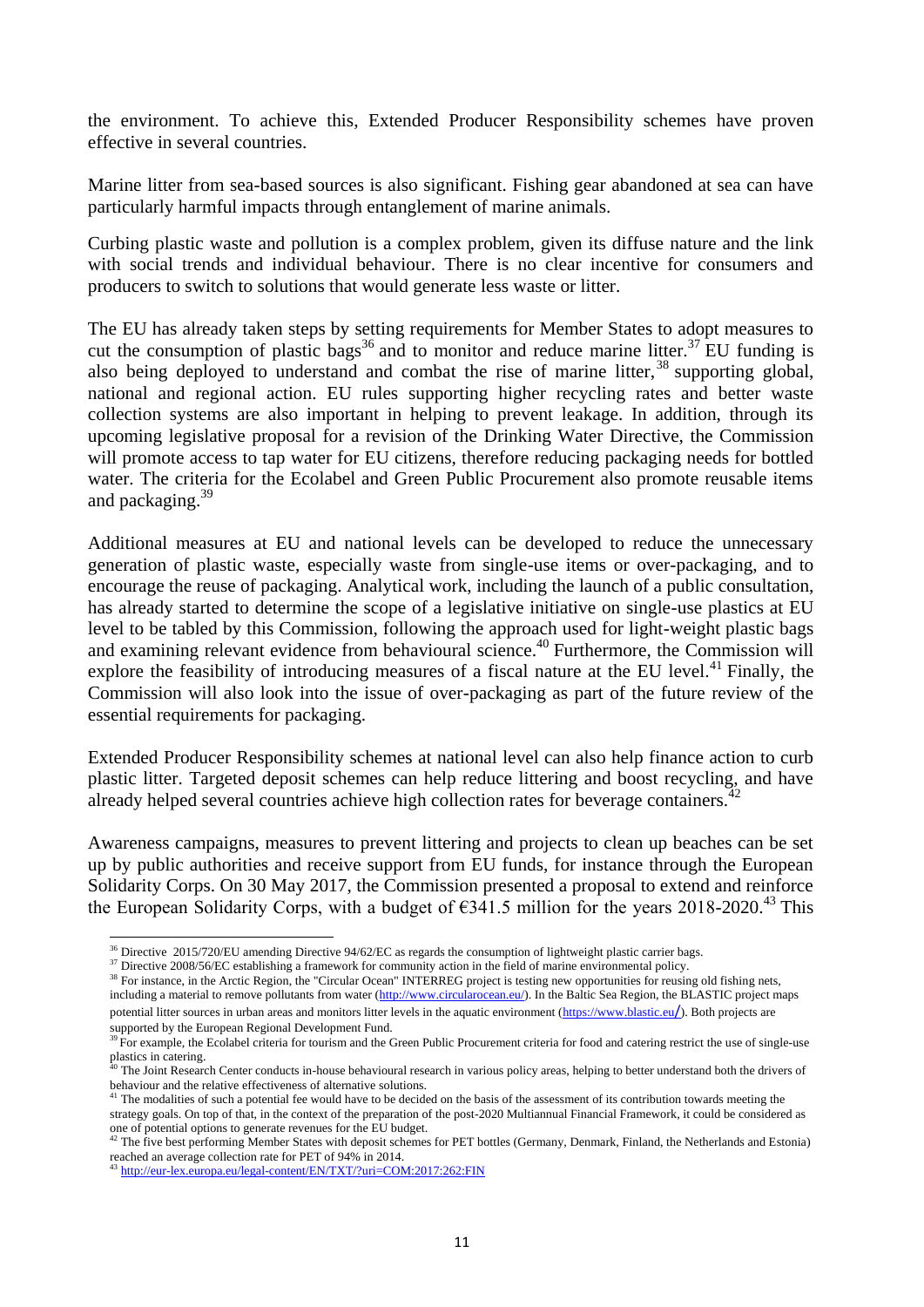means that in the near future there will be even more opportunities for young people across the EU to actively engage and support the objective of this strategy.

To reduce discharges of waste by ships, the Commission is presenting together with this strategy a legislative proposal on port reception facilities.<sup>44</sup> This presents measures to ensure that waste generated on ships or gathered at sea is delivered on land and adequately managed. Building on this, the Commission will also develop targeted measures for reducing the loss or abandonment of fishing gear at sea. Possible options to be examined include deposit schemes, Extended Producers Responsibility schemes and recycling targets. The Commission will also further study the contribution of aquaculture to marine litter and examine a range of measures to minimise plastic loss from aquaculture.<sup>45</sup> Finally, it will continue its work to improve understanding and measurement of marine litter, an essential but often neglected way to support effective prevention and recovery measures.

As a complement to these preventive measures, action to retrieve some of the plastics floating in the oceans and innovative technologies for retrieval are supported by EU funds.<sup>4647</sup> Finally, as developed in section 4.4, international action will remain key to tackling the most significant sources of plastics litter in the oceans, i.e. insufficient waste management infrastructure in developing countries and emerging economies.

#### *Establishing a clear regulatory framework for plastics with biodegradable properties*

In response to the high level of plastic leakage into our environment and its harmful effects, solutions have been sought to design biodegradable and compostable plastics. Targeted applications, such as using compostable plastic bags to collect organic waste separately, have shown positive results; and standards exist or are being developed for specific applications.

However, most currently available plastics labelled as biodegradable generally degrade under specific conditions which may not always be easy to find in the natural environment, and can thus still cause harm to ecosystems. Biodegradation in the marine environment is particularly challenging. In addition, plastics that are labelled 'compostable' are not necessarily suitable for home composting. If compostable and conventional plastics are mixed in the recycling process, it may affect the quality of the resulting recyclates. For consumer applications, the existence of a well-functioning separate collection system for organic waste is essential.

It is important to ensure that consumers are provided with clear and correct information, and to make sure that biodegradable plastics are not put forward as a solution to littering. This can be achieved by clarifying which plastics can be labelled 'compostable' or 'biodegradable' and how they should be handled after use. Applications with clear environmental benefits should be identified and in those cases the Commission will consider measures to stimulate innovation and drive market developments in the right direction. To allow adequate sorting and avoid false environmental claims, the Commission will propose harmonised rules for defining and labelling compostable and biodegradable plastics. It will also develop lifecycle assessment to identify the conditions under which the use of biodegradable or compostable plastics is beneficial, and the criteria for such applications.

<sup>1</sup>  $^{44}$ COM (2018) 33 on port reception facilities for the delivery of waste from ships and repealing Directive 2000/59/EC and amending Directive 2009/16/EC and Directive 2010/65/EU.

<sup>&</sup>lt;sup>45</sup> Including the possible adoption of a Best Available Technique reference document for aquaculture installations.

<sup>&</sup>lt;sup>46</sup> See for example the call under Horizon 2020 to develop and scale up innovative processes to clear the sea of litter and pollutants: <http://ec.europa.eu/research/participants/portal/desktop/en/opportunities/h2020/topics/bg-07-2017.html><br><sup>47</sup> https://ec.europa.eu/essme/en/information.dov.blue.gravuk.sella.up/scolle.up/scolle

<sup>47</sup> <https://ec.europa.eu/easme/en/information-day-blue-growth-calls-under-emff>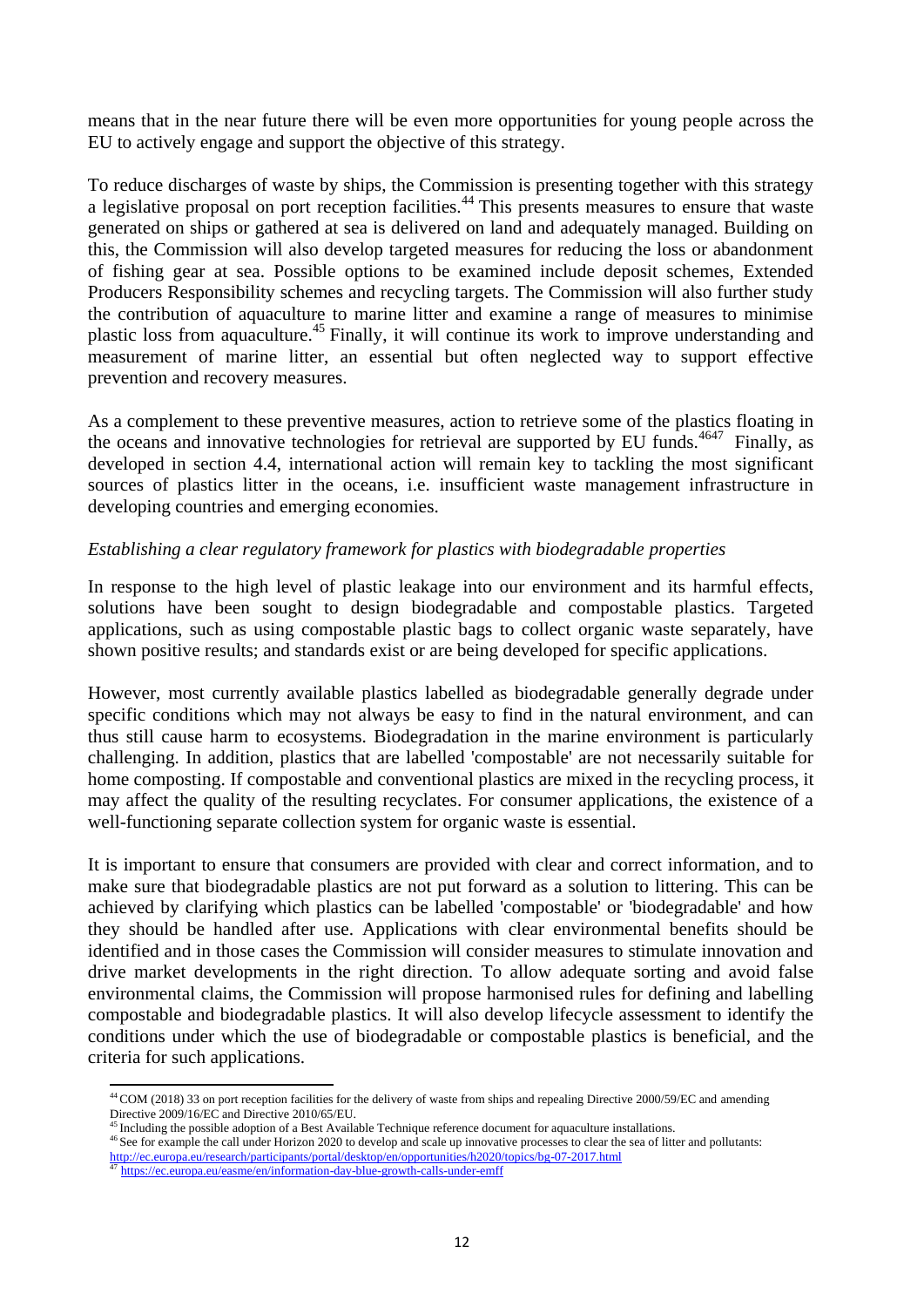Finally, some alternative materials claiming biodegradability properties, such as 'oxo-degradable plastics', have been found to offer no proven environmental advantage over conventional plastics, while their rapid fragmentation into microplastics cause concerns. Therefore, the Commission has started work with the intention to restrict the use of oxo-plastics in the EU.<sup>48</sup>

#### *The rising problem of microplastics*

**.** 

Microplastics are intentionally added to certain product categories (such as cosmetics, detergents, paints), dispersed during the production, transport and use of plastic pellets, or generated through wear and tear of products such as tyres, paints and synthetic clothes.

Microplastics intentionally added to products represent a relatively small proportion of all those in the sea. However, since they are relatively easy to prevent and in response to public concern, several countries have already taken action to restrict their use,<sup>49</sup> while the cosmetic industry has also taken voluntary action. Bans are under consideration or planned in several Member States and this may lead to fragmentation in the single market. In line with the REACH procedures for restricting substances that pose a risk to the environment or health, the Commission has therefore started the process to restrict the use of intentionally added microplastics, by requesting the European Chemicals Agency to review the scientific basis for taking regulatory action at EU  $level<sup>50</sup>$ 

More research is needed to improve our understanding of the sources and impacts of microplastics, including their effects on the environment and health, and to develop innovative solutions to prevent their dissemination (see section 4.3). This can include ways to improve the capture of microplastics in waste water treatment plants, as well as targeted measures for each source. A Cross Industry Agreement<sup>51</sup> for the prevention of microplastic release into the aquatic environment during the washing of synthetic textiles is set to develop first proposals on test methods in 2018. For its part, the Commission will consider measures such as labelling and specific requirements for tyres, better information and minimum requirements on the release of microfibers from textiles, as well as measures to reduce plastic pellet losses. Extended producer responsibility schemes can also be envisaged, where relevant, to cover the cost of remedial action. Microplastics also need to be monitored in drinking water, where their impact on human health is still unknown.

### **4.3 Driving innovation and investment towards circular solutions**

Achieving the objectives laid out in this strategy will require major investments in both infrastructure and innovation. Meeting ambitious goals on plastics recycling alone will require an estimated additional investment of between EUR 8.4 and 16.6 billion.<sup>52</sup> Therefore, creating an enabling framework for investment and innovation is central to implementing this strategy.

Innovation is a key enabler for the transformation of the plastics value chain: it can help reduce the costs of existing solutions, provide new ones and amplify potential benefits beyond Europe's

<sup>&</sup>lt;sup>48</sup> In line with REACH procedures for restricting substances that pose a risk to the environment or health, the Commision has requested the European Chemicals Agency to review the scientific basis for taking regulatory action at EU level.

 $49$ Bans on the use of microplastics in specific personal care products have been put in place in the United States and Canada; several EU Member States have also notified the Commission of draft laws to ban microplastics in certain cosmetics. The Council has called on the Commission to take measures on microplastics, especially from cosmetics and detergents.

<sup>50</sup> On that basis, the Agency must initiate the restriction process within 12 months, if the conditions are met.

<sup>&</sup>lt;sup>51</sup> The Agreement is signed by five industry associations: AISE, CIRFS, EOG, EURATEX and FESI.

<sup>52</sup> Deloitte, Increased EU Plastics Recycling Targets: Environmental, Economic and Social Impact Assessment, 2015.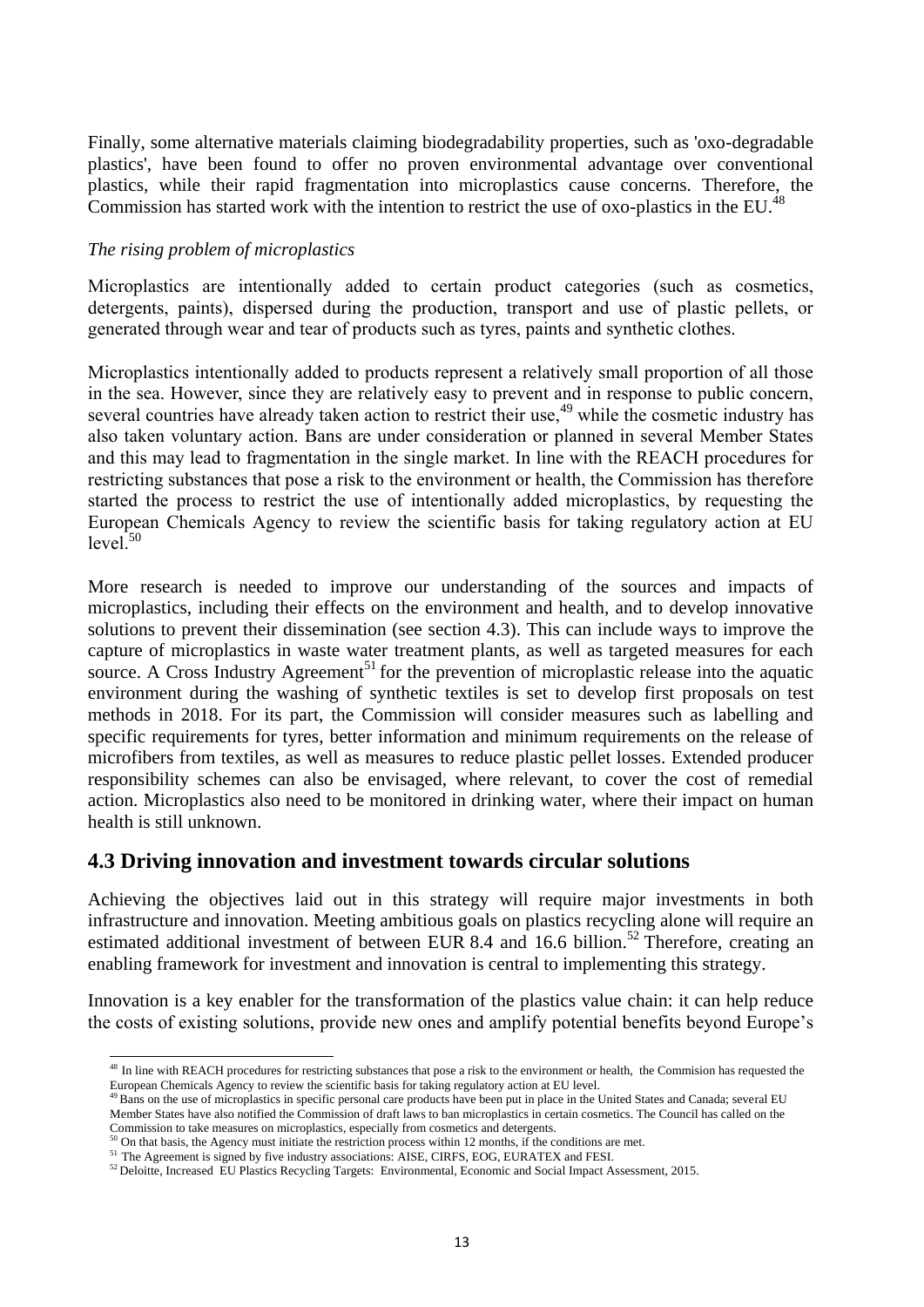borders. While the EU can play an enabling role, European businesses need to invest in the future and affirm their leadership in the modernisation of the plastics value chain.

Innovative solutions for advanced sorting, chemical recycling and improved polymer design can have a powerful effect. For instance, scaling up new technological solutions such as digital watermarking could allow much better sorting and traceability of materials, with few retrofitting costs. Research and innovation can also make a difference in preventing plastic waste and microplastics pollution. The Commission is particularly attentive to innovation on materials that fully biodegrade in seawater and freshwater and are harmless for the environment and ecosystems. New approaches – developing innovative business models, reverse logistics or designing for sustainability, for instance  $-\text{ can do much to help minimise plastic waste at source}$ , while achieving further economic, environmental and social benefits. Finally, further scientific research is needed to gauge the potential health impacts of microplastics and develop better monitoring tools.

Alternative feedstocks, including bio-based feedstocks and gaseous effluents (e.g. carbon dioxide or methane) can also be developed to avoid using fossil resources. Currently, these feedstocks represent a small but growing share of the market.<sup>53</sup> Their cost can be an obstacle to wider use; in the case of bio-based plastics it is also important to ensure that they result in genuine environmental benefits compared to the non-renewable alternatives. To that effect, the Commission has started work on understanding the lifecycle impacts of alternative feedstock used in plastics production, including biomass. Based on the available scientific information, the Commission will look into the opportunities to support the development of alternative feedstocks in plastic production.

EU research funding will support all these efforts. So far, Horizon 2020 has provided over EUR 250 million to finance R&D in areas of direct relevance to the strategy. About half has been used to help develop alternative feedstocks. This has been complemented by support under the EU cohesion policy, in the context of smart specialisation strategies.<sup>54</sup> A large number of these strategies include plastics-related innovation priorities.

In the run-up to 2020, an additional EUR 100 million will be devoted to financing priority measures, including developing smarter and more recyclable plastics materials, making recycling processes more efficient, and tracing and removing hazardous substances and contaminants from recycled plastics. Finally, the Commission will develop a Strategic Research and Innovation Agenda on plastics to provide guidance for future research and innovation funding after 2020.

To meet the objectives of this strategy, the scale of private and public investment must significantly increase, not only as regards innovation. At present, private investment in sorting and recycling plants is held back by uncertainties about profitability (given low oil prices, lack of outlets, etc.). For instance, only about two-thirds of the plastics recycling businesses in France today are profitable.<sup>55</sup> As the situation in other EU countries shows,  $56$  it is important to modernise and scale up recycling plants if plastic recycling is to be economically viable. Many of the measures proposed in section 4.1 are specifically designed to boost investors' confidence.

<sup>1</sup>  $53$  Today, bio-based plastics represent between 0.5 and 1% of EU annual plastic consumption.

<sup>&</sup>lt;sup>54</sup> National and regional innovation strategies, developed through a bottom-up process engaging industry and stakeholders to identify areas of regional competitiveness. The Commission also supports interregional partnerships for smart specialisation areas.

<sup>55</sup> French Environment and Energy Management Agency, *Analyse de la chaîne de valeur du recyclage des plastiques en France*, March 2015.

<sup>56</sup> Ibid.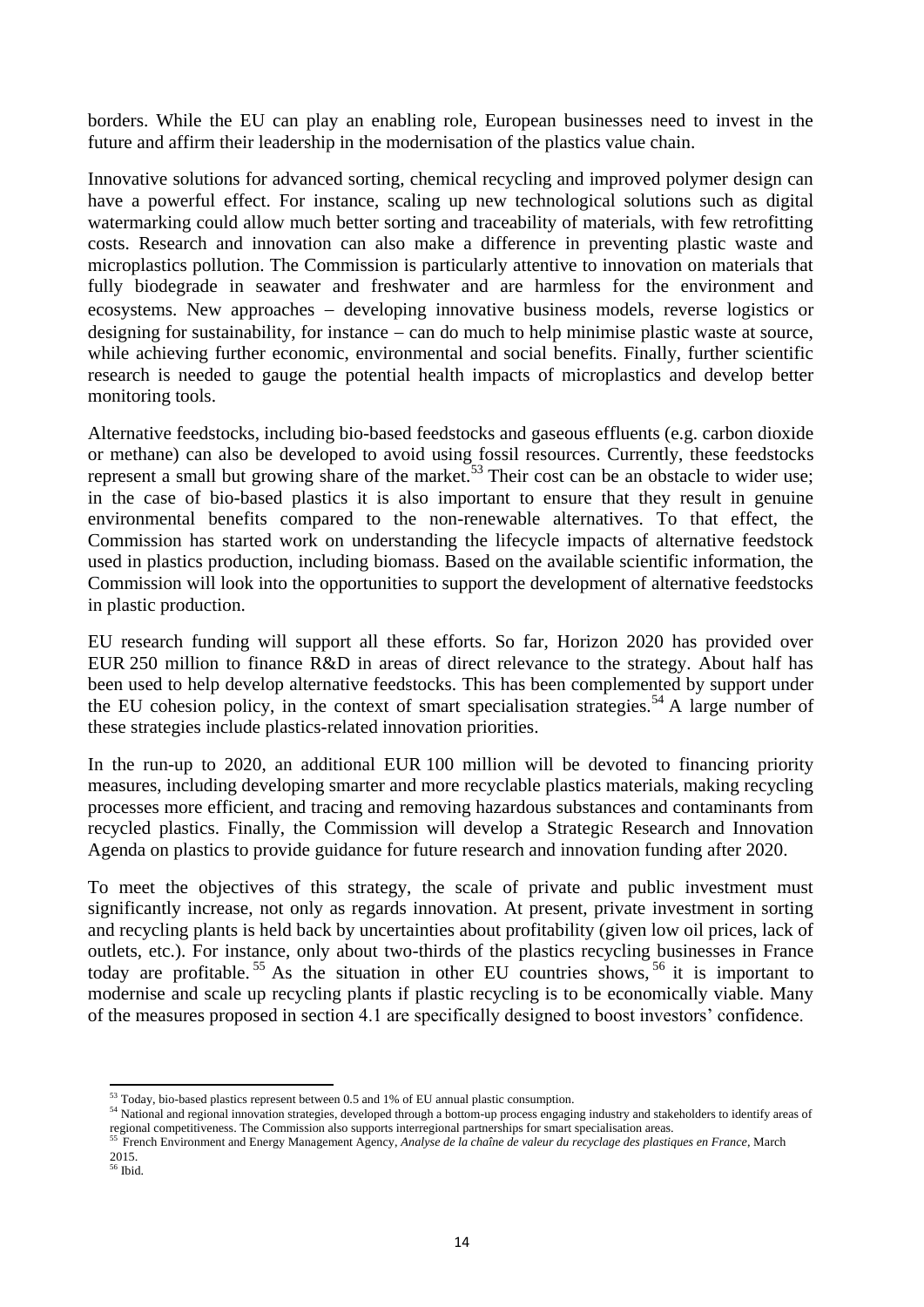Public authorities need to invest in extended and improved separate collection. Well-designed Extended Producer Responsibility (EPR) schemes can play a key role to provide the necessary funding. In some countries with very high recycling rates, for example, most separate collection and treatment costs for packaging waste are financed through contributions paid by the producers.

In addition to being a source of financing, EPR can provide economic incentives for businesses to develop more sustainable plastic products. If well designed and implemented across Europe, EPR systems could help improve the efficiency of the recycling process, encourage design for recycling, reduce waste and littering and promote greater dialogue between producers, local authorities and recyclers. In its proposed review of waste legislation, the Commission aims to promote this model and make it more effective through minimum common requirements, based on existing best practice. To ensure EPR schemes run smoothly and support investment in recycling, the Commission will provide guidance on how to ensure effective modulation of fees paid by the producers, in particular for packaging*.* For instance, '*eco-modulation*' of such fees can produce results only if it provides a meaningful financial reward in return for more sustainable product design choices.

The principle of extended producer responsibility could possibly also be applied to create a private-led fund for financing investment in innovative solutions and new technologies aimed at reducing the environmental impact of primary plastic production. This could, for instance, support the uptake of recycled plastics. By mid-2019, the Commission, in cooperation with stakeholders, will analyse the potential design features of such fund, including as regards technological and material neutrality and complementarity with existing instruments, and will closely examine its technical, economic and legal feasibility.

Member States' decisions on taxation and public procurement will also play a vital role in supporting transition and steering investments.<sup>57</sup> In its proposed waste review, the Commission has emphasised the use of economic instruments to prioritise waste prevention and recycling at national level. Internalising the environmental costs of landfilling and incineration through high or gradually rising fees or taxes could improve the economics of plastic recycling.

European Structural and Investment Funds, in particular cohesion policy funds, also make a key contribution to developing EU recycling capacity, including the recycling of plastics. From 2014 to 2020, over EUR 5.5 billion has been allocated for improving waste management. This is expected notably to result in an increase of 5.8 million tonnes per year in waste recycling capacity.<sup>58</sup> The European Fund for Strategic Investment (EFSI) can also play an important part, for instance by supporting greater integration of the value chain and projects for closed-loop plastics recycling. The recently launched '*Circular Economy Finance Support Platform*' will help raise awareness among investors and facilitate access to finance for circular economy projects.

### **4.4 Harnessing global action**

Opportunities and challenges linked to plastics are increasingly global and addressing them will significantly contribute to achieving the 2030 Sustainable Development Goals. Outside Europe,

**<sup>.</sup>**  $57$  The Commission has a well-defined state aid framework to support such measures. See 2014/C 200/01, Communication from the

Commission: Guidelines on State aid for environmental protection and energy 2014-2020.

<sup>58</sup> [https://cohesiondata.ec.europa.eu](https://cohesiondata.ec.europa.eu/)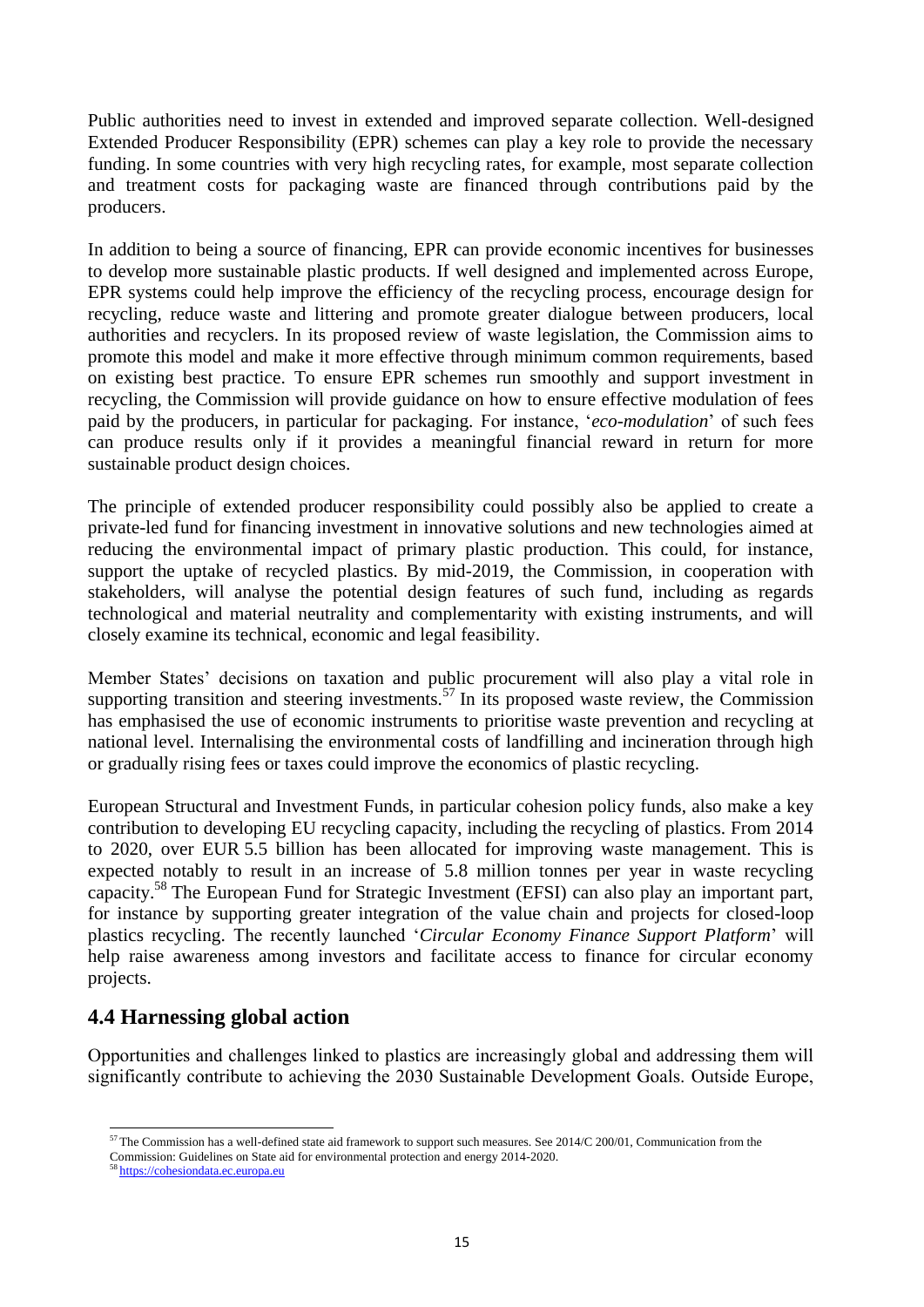plastics consumption per capita is growing quickly, most notably in Asia.<sup>59</sup> Plastics value chains are developed across entire continents and plastic waste is traded internationally: in the EU about half the plastic waste collected is sent abroad, where uncertainty remains over its treatment. More than 85 % of the exported plastic waste is currently shipped to China,<sup>60</sup> a situation that will soon change following China's decision to ban the import of certain types of plastic waste, <sup>61</sup> thus creating opportunities for EU recyclers.

Adequate plastic waste prevention, collection and recycling systems are needed in many parts of the world. Marine litter from one country can end up on the beaches of another, and fragments of plastic from all over the globe accumulate over time in the oceans and seas, carried by marine currents. International cooperation is crucial to tackle this issue. Oceans and seas are a global good and common heritage, and if the current trend is not reversed this could have legacy effect for future generations through degradation of marine ecosystems and threats to human health. Establishing sound waste prevention and management systems, particularly in emerging economies, is essential to keep plastics out of the sea. Many initiatives have been launched at international fora (such as G7 and G20, the United Nations, and in the context of the MARPOL Convention<sup>62</sup>) and regional sea conventions; actions against marine litter are also included in the International Ocean Governance Agenda for the future of our oceans.<sup>63</sup>

The EU will continue to support international action, promote best practices worldwide, and use its external funding instruments to support improved waste prevention and management around the world. In particular, the Commission will continue to make use of policy dialogues on environment and industry and dialogues under free trade agreements, and to actively cooperate in Regional Sea Conventions.<sup>64</sup> It will also take an active part in the working group established by the United Nations Environment Assembly in December 2017 to work on international responses for combating plastic marine litter and microplastics. In 2018, the Commission will launch a dedicated project to reduce plastic waste and marine litter in East and South-East Asia, where the problem is growing fast.<sup> $65$ </sup>It will also examine possible ways to take action to reduce plastic pollution in the Mediterranean, in support of the Barcelona Convention, and in major world river basins, as a vast proportion of waste plastic is carried by rivers before it reaches the seas. Finally, the Commission will facilitate the cooperation of the outermost regions of the EU<sup>66</sup> with their neighbours along the Caribbean Sea, the Indian, Pacific and Atlantic Oceans across different fields, including in waste management and recycling.

Going forward, there are also significant prospects for developing an innovative circular plastics industry worldwide. The EU already has the world's highest rate of plastic recycling. With its objectives on improved recyclability of packaging and increased recycling rates, it is well placed to lead new developments by supporting, in particular, investment in modern recycling technologies, new materials better suited to recycling, and solutions to curb marine litter.

**<sup>.</sup>** <sup>59</sup> Per capita plastic consumption has reached around 100 kg per year in Western Europe and North America; in Asia it is currently above 20 kg per year, a figure expected to grow rapidly.

<sup>&</sup>lt;sup>60</sup> Global Waste Management Outlook 2015.

<sup>&</sup>lt;sup>61</sup> WTO Notification G/TBT/N/CHN/1211 of 18 July 2017 and G/TBT/N/CHN/1233 of 15 November 2017, covering a range of waste types, including certain types of plastic waste.

<sup>&</sup>lt;sup>62</sup> The International Convention for the Prevention of Pollution from Ships (MARPOL convention) regulates the discharge of garbage from ships.

<sup>63</sup> JOIN(2016)49

<sup>64</sup> The EU is a member of the OSPAR (North East Atlantic), HELCOM (Baltic) and Barcelona Conventions (Mediterranean) and provides support to the Bucharest Convention (Black Sea).

 $65$  In the context of the Partnership instrument.

<sup>66</sup> The nine Content of the European Union consist of six French overseas territories (French Guiana, Guadeloupe, Martinique, Mayotte, Réunion and Saint Martin), two Portuguese autonomous regions (the Azores and Madeira) and one Spanish autonomous community (the Canary Islands).